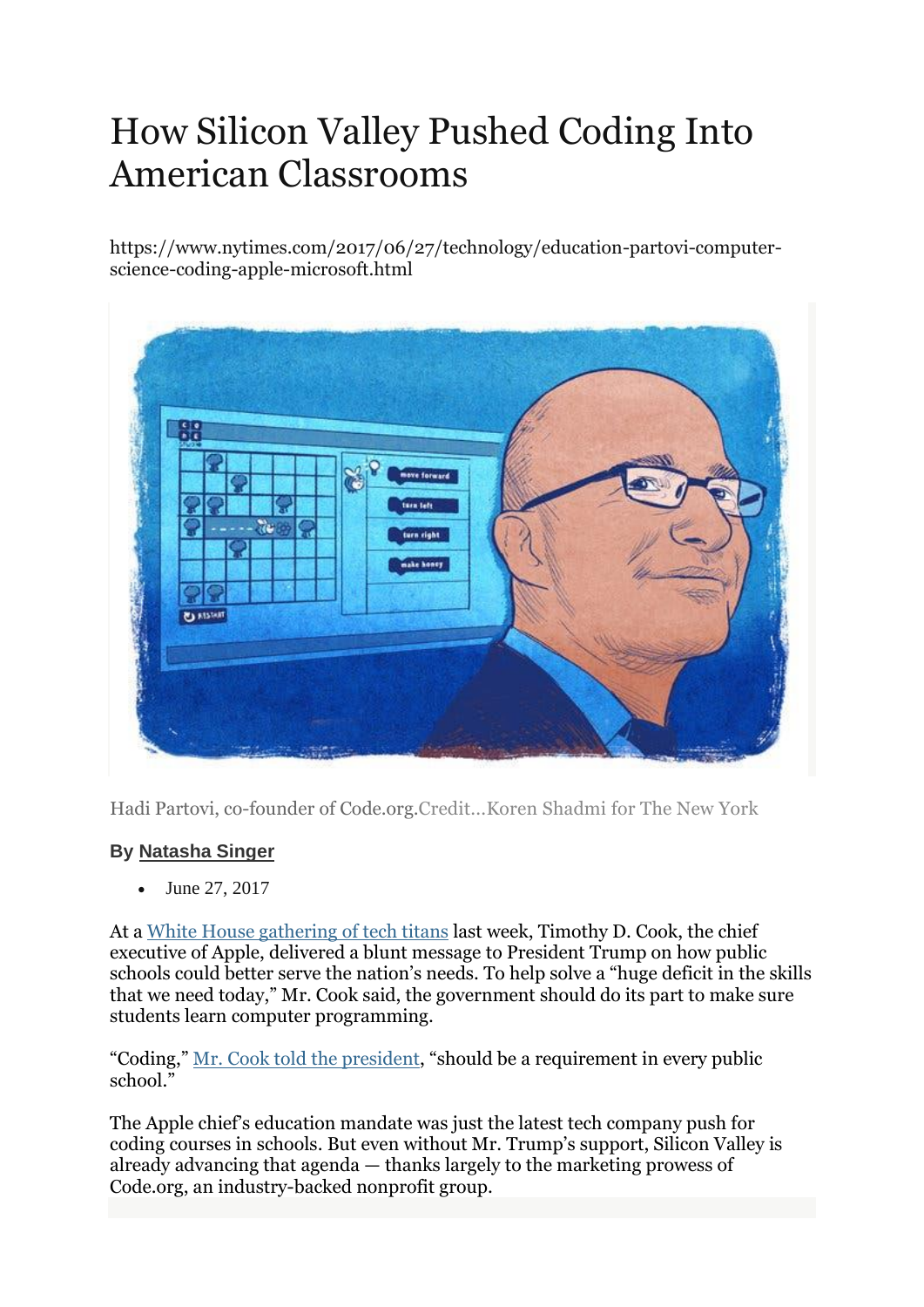

Timothy D. Cook, chief executive of Apple, at an Apple store in New York where third graders participated in one of Code.org's introductory coding lessons.

Code.org was founded in 2012 by Hadi Partovi, an early investor in Facebook and Airbnb, and his twin [brother,](http://www.mercurynews.com/2014/03/07/partovi-twins-quietly-emerge-as-top-silicon-valley-angel-investors/) Ali Partovi, himself an early investor in Zappos and Dropbox. The group first gained renown by using a viral video to stir up mass demand for coding lessons. Now Code.org's goal is to get every public school in the United States to teach computer science.

In our tech-driven world, Hadi Partovi argues, computer science has become as essential for students as reading, writing and math. "Encryption is at least as foundational as photosynthesis," he said.

Computer science is also essential to American tech companies, which have become heavily reliant on foreign [engineers](https://www.nytimes.com/2021/04/13/technology/racist-computer-engineering-terms-ietf.html). Mr. Trump's efforts to limit immigration make Code.org's teach-Americans-to-code agenda even more attractive to the industry.

In a few short years, Code.org has raised more than \$60 million from [Microsoft,](https://code.org/about/donors) Facebook, Google and [Salesforce,](https://code.org/about/donors) along with individual tech executives and foundations. It has helped to persuade two dozen states to change their education policies and laws, Mr. Partovi said, while creating free introductory coding lessons, called Hour of Code, which more than 100 million students worldwide have tried.

Along the way, Code.org has emerged as a new prototype for Silicon Valley education reform: a social-media-savvy entity that pushes for education policy changes, develops curriculums, offers online coding lessons and trains teachers — touching nearly every facet of the education supply chain. **Editors' Picks**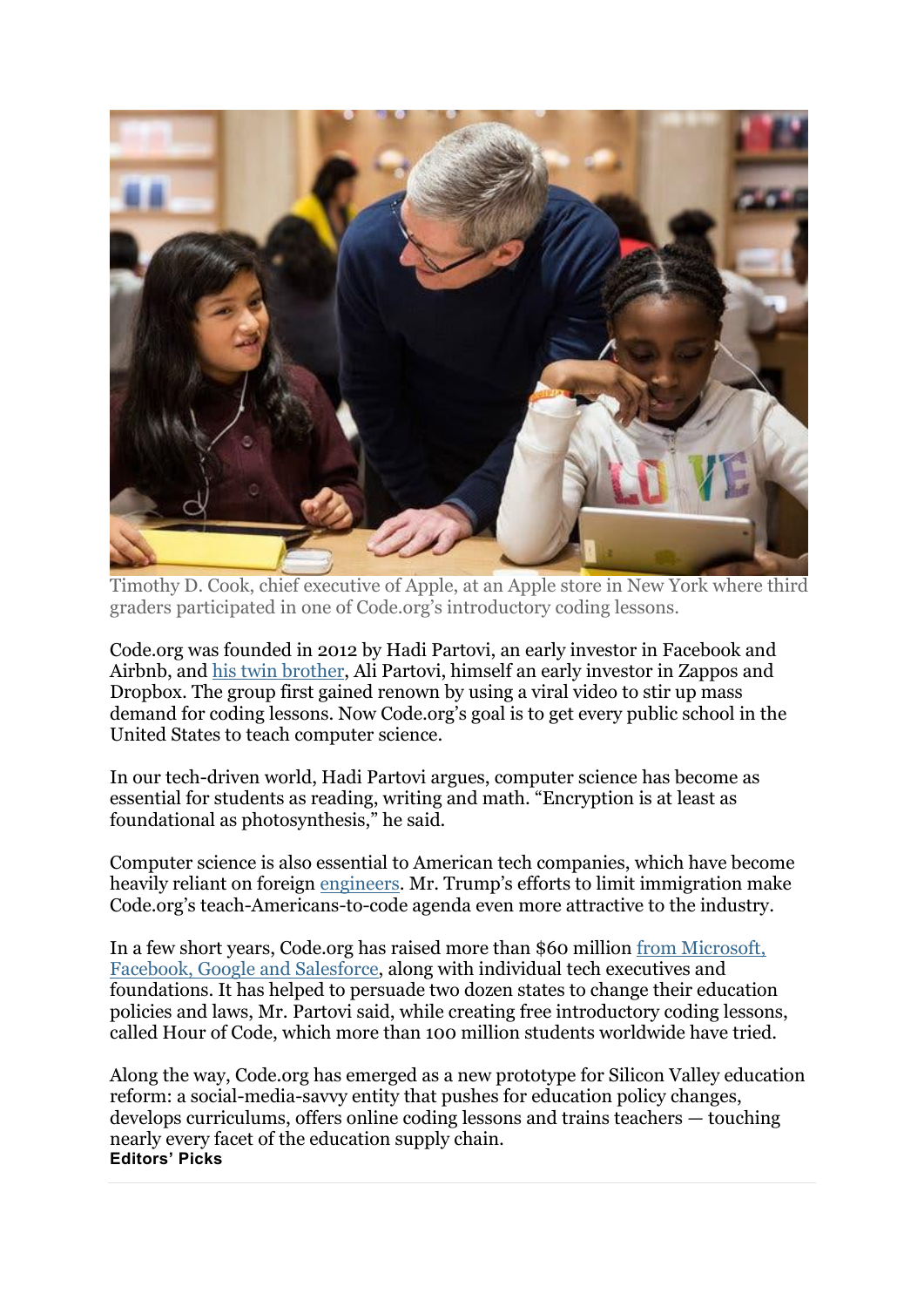

Mr. Partovi standing behind President Barack Obama and a group of middle school students at an Hour of Code event marking Computer Science Education Week in 2014

"They have got this multipronged approach," said Amy Klement, a partner at Omidyar [Network,](https://www.omidyar.com/investment-approach) a philanthropic investment organization started by the eBay founder Pierre Omidyar and his wife, Pam, which has given \$5.5 million to Code.org. "It's unique and a model I would love to see replicated."

But Code.org's multilevel influence machine also raises the question of whether Silicon Valley is swaying public schools to serve its own interests  $-$  in this case, its need for software engineers — with little scrutiny. "If I were a state legislator, I would certainly be wondering about motives," said Sarah [Reckhow,](http://polisci.msu.edu/people/sarah-reckhow/) an assistant professor of political science at Michigan State University. "You want to see public investment in a skill set that is the skill set you need for your business?"

Mr. Partovi, 44, said he simply wanted to give students the opportunity to develop the same skills that helped him and his backers succeed. He immigrated as a child to the United States from Iran with his family, went on to study computer science at Harvard, and later sold a voice-recognition start-up he had co-founded to Microsoft for a reported \$800 million.

"That dream is much less accessible if you are in one of America's schools where they don't even tell you you could go into that field," Mr. Partovi said.

Even so, he acknowledged some industry self-interest. "If you are running a tech company," he said, "it's extremely hard to hire and retain engineers."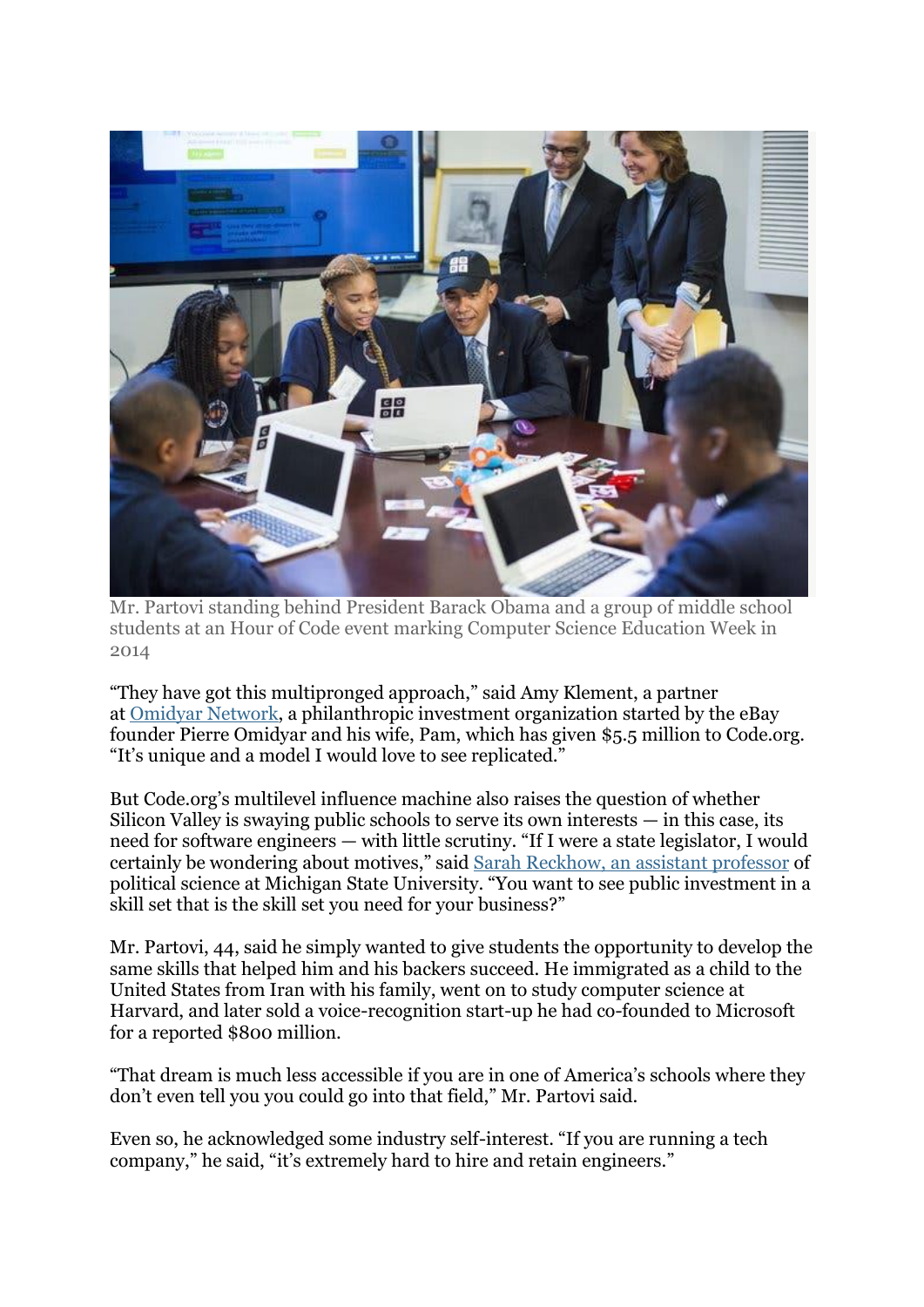Code.org is now one of the largest providers of free online coding lessons and more comprehensive computer science curriculums. It has also provided training workshops to more than 57,000 teachers, Mr. Partovi said.

The rise of Code.org coincides with a larger tech-industry push to remake American primary and secondary schools with computers and learning apps, a market estimated to reach \$21 billion by 2020.

Last year, Apple rolled out a free app, called Swift [Playgrounds,](https://www.nytimes.com/2016/09/13/technology/apple-coding-app-swift-playgrounds.html) to teach basic coding in Swift, a programming language the company unveiled in 2014.

| Your character, Byte, loves to collect gems, but can't do<br>it alone. In this first puzzle, you need to write Swift<br>commands to move Byte across the world and collect the<br>gem. |                                                                                                                                                                     |
|----------------------------------------------------------------------------------------------------------------------------------------------------------------------------------------|---------------------------------------------------------------------------------------------------------------------------------------------------------------------|
| (1) Look for the gem in the puzzle world.                                                                                                                                              |                                                                                                                                                                     |
| Enter the correct combination of the<br>⊚<br>moveForward() and collectGem() commands.                                                                                                  |                                                                                                                                                                     |
| (3) Tap Run My Code.<br>moveForward()<br>moveForward()<br>moveForward()<br>collectGem()                                                                                                | Congratulations!<br>You've written your first lines of Swift code.<br>Byte performed the commands you wrote and<br>did exactly what you asked, in exactly the order |
|                                                                                                                                                                                        | that you specified.                                                                                                                                                 |

Swift Playgrounds, an educational app that Apple created to teach young people how to code.

Last month, Apple introduced a yearlong [curriculum](https://www.apple.com/newsroom/2017/05/apple-launches-app-development-curriculum-for-high-school-community-college-students/) for high schools and community colleges to teach app design in Swift. Apple has also [supported](https://www.apple.com/newsroom/2016/11/free-hour-of-code-workshops-december-5-through-11-at-every-apple-store/) Code.org by hosting the group's popular Hour of Code events in its stores.

Before Code.org emerged, the National Science Foundation, industry, and education experts worked for years to develop and spread computer science instruction in schools. In 2009, for instance, an engineer at Microsoft started a [program](https://www.tealsk12.org/about/) called [Teals](https://www.tealsk12.org/about/) (for Technology Education and Literacy in Schools) that places tech company volunteers in schools to help teach the subject.

Then Mr. Partovi came along with the idea of using a viral video to spark mass demand for the courses.

He began by persuading Bill Gates, the co-founder of Microsoft, and Mark Zuckerberg, the Facebook chief executive, to appear in a short film promoting coding to students. In its first week on YouTube, the video, called "What Most Schools Don't Teach," racked up roughly nine million views. Within two weeks, Mr. Partovi said, about 20,000 teachers contacted him.

Mr. Partovi compared Code.org's approach to those of start-ups like Airbnb and Uber. "Airbnb is disrupting the travel space, but they don't own the hotels," he said, adding: "We are in a similar model, disrupting education. But we are not running the school and we don't hire the teachers."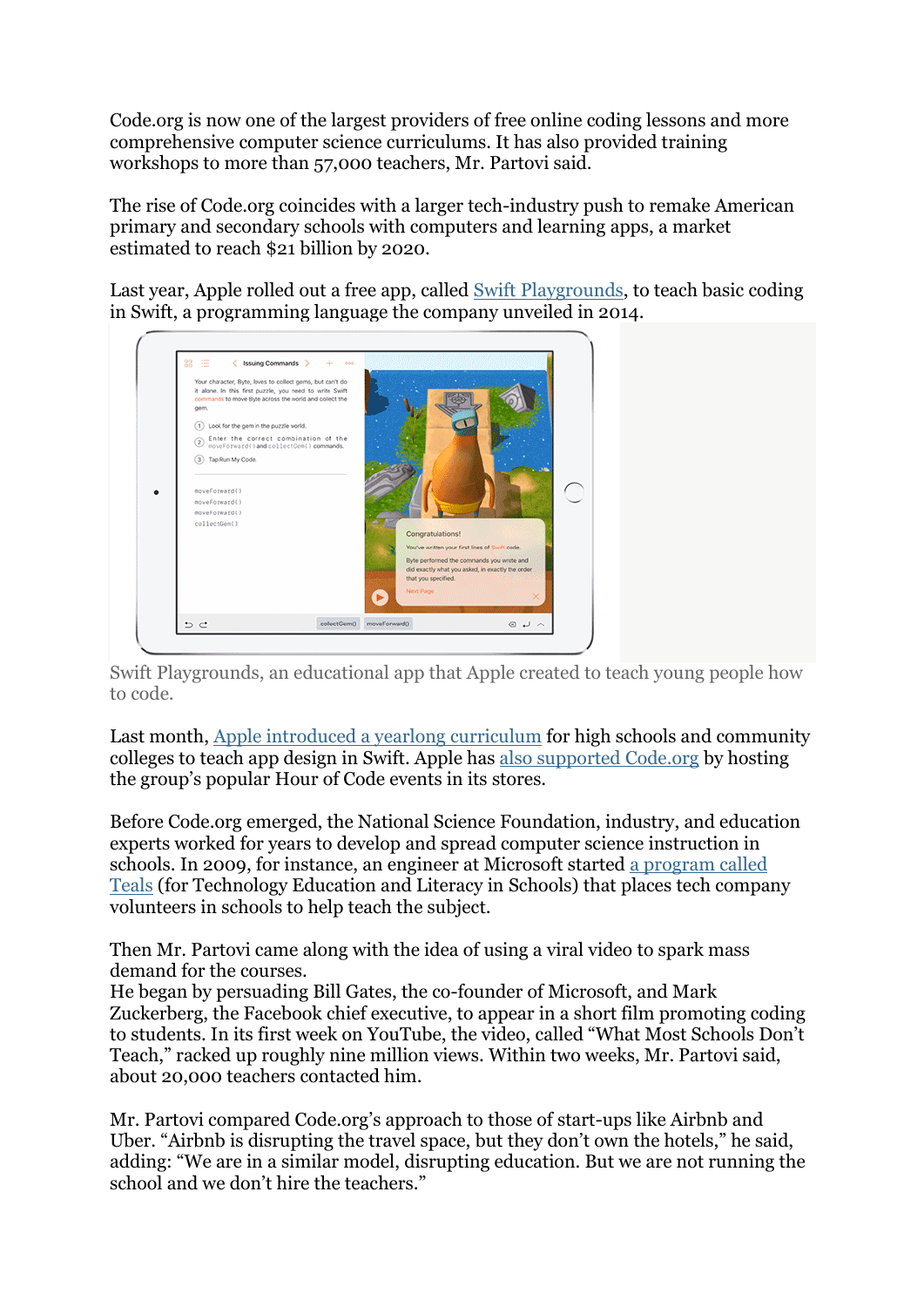Mr. Partovi's elite connections didn't hurt.

One day in early 2013, he bumped into his neighbor, [Bradford](https://www.nytimes.com/2014/07/21/technology/microsofts-top-lawyer-is-the-tech-worlds-envoy.html) L. Smith, then a senior Microsoft [executive,](https://www.nytimes.com/2014/07/21/technology/microsofts-top-lawyer-is-the-tech-worlds-envoy.html) in a driveway outside their homes in Bellevue, Wash. Mr. Smith had recently published a [Microsoft](https://news.microsoft.com/download/presskits/citizenship/MSNTS.pdf) report calling for a federal plan to better prepare students for careers in computer science and engineering.

Mr. Partovi, for his part, was hoping to go viral with a message that coding could improve students' job prospects. Teaching skills that may lead to higher-paying jobs "seems like the kind of idea that everyone in the country can get behind," he said.

Mr. Partovi promptly invited Mr. Smith over to preview his celebrity coders video. What Most Schools Don't TeachCredit...CreditVideo by Code.org

Microsoft soon became Code.org's largest donor. Mr. Smith, now the president of Microsoft, compared their efforts to an educational initiative in the late 1950s. Back then, the Soviet [Union](http://www.nytimes.com/learning/general/onthisday/big/1004.html) had just won the space race by launching Sputnik, and the United States, in an effort to catch up, passed a law to finance [physics](http://query.nytimes.com/mem/archive-free/pdf?res=9505E2D9123EEF3ABC4E51DFB066838B679EDE) and other science [courses.](http://query.nytimes.com/mem/archive-free/pdf?res=9505E2D9123EEF3ABC4E51DFB066838B679EDE)

"We think computer science is to the 21st century what physics was to the 20th century," Mr. Smith said.

Together with local groups, Mr. Partovi said, Code.org and Microsoft have helped persuade 24 states to allow computer science to count toward math or science credits required for high school graduation. Along with groups like Black Girls [Code,](http://www.blackgirlscode.com/about-bgc.html) [Girls](https://girlswhocode.com/about-us/#our-mission) Who [Code](https://girlswhocode.com/about-us/#our-mission) and [Latina](http://www.latinagirlscode.org/about/) Girls Code, Code.org has worked to make the [subject](https://code.org/educate/csd) [accessible](https://code.org/educate/csd) to a diverse group of students.

But the movement has also supported legislation that could give companies enormous sway in public schools, starting with kindergarten, with little public awareness.

Last year, [Microsoft](http://www.sos.idaho.gov/elect/lobbyist/2016/emplob.pdf) and Code.org helped push for a [career-education](https://legislature.idaho.gov/wp-content/uploads/sessioninfo/2016/legislation/H0379.pdf) bill in [Idaho](https://legislature.idaho.gov/wp-content/uploads/sessioninfo/2016/legislation/H0379.pdf) that, education researchers warned, could prioritize industry demands over students' interests. Among other things, they said, it could sway schools to teach specific computer programming languages that certain companies needed, rather than broader problem-solving approaches that students might use throughout their lives.

"It gets very problematic when industry is deciding the content and direction of public education," said Jane Margolis, a senior researcher at the Graduate School of Education and Information Studies at the University of California, Los Angeles.

The Idaho bill read, in part, "It is essential that efforts to increase computer science instruction, kindergarten through career, be driven by the needs of industry and be developed in partnership with industry."

Image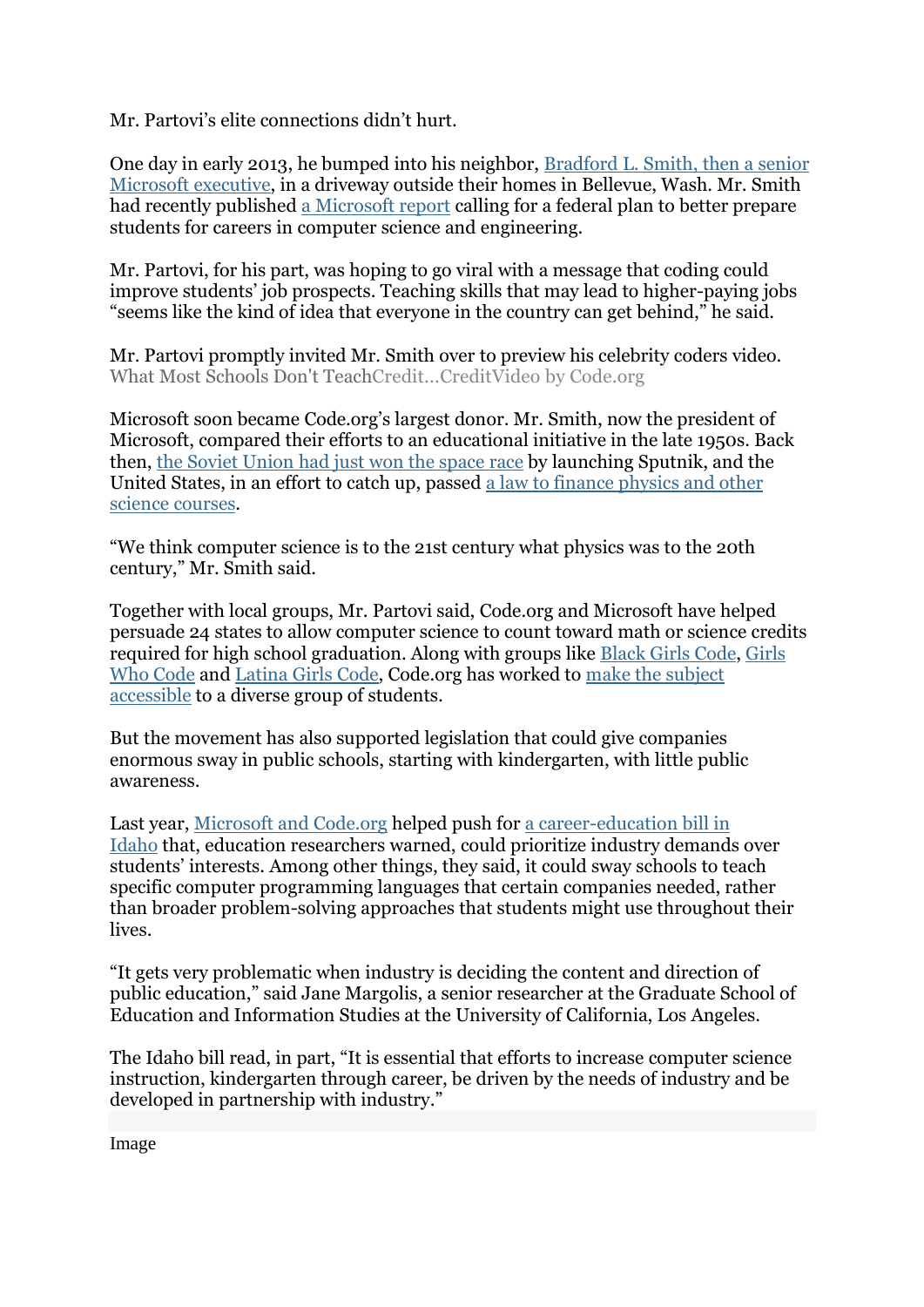

"We think computer science is to the 21st century what physics was to the 20th century," said Bradford L. Smith, president of Microsoft. The company is among Code.org's largest donors.

When a reporter apprised him of the bill's language, Mr. Smith of Microsoft seemed taken aback, saying he had not endorsed it. "Broad public education should not be grounded first and foremost in the needs of any particular industry  $-$  or in the needs of industry as a whole," he said.

Mr. Partovi noted that Code.org had opposed a "more extreme" coding bill in Florida that would have required students to obtain industry certification. It has also opposed bills that would allow coding courses to count toward foreign-language credits in high schools, he said. Still, Mr. Partovi added, "We do think that tech companies have a role to play."

The Idaho law took effect last year. One of its first results was a new program, developed with Oracle, to train public-school teachers how to teach [students](https://stem.idaho.gov/wp-content/uploads/sites/3/2016/10/August-2016-Newsletter-Idaho-STEM-Action-Center.pdf) Java, Oracle's popular coding language. Other companies, including the chip maker Micron Technology, were invited to help develop computer science standards for Idaho schools.

"Some people will believe that industry is going to be driving our education system forward, and that is absolutely not the case," said Angela Hemingway, executive director of the Idaho STEM Action Center, which oversees the state's [computer](https://stem.idaho.gov/computer-science/) science [education](https://stem.idaho.gov/computer-science/) initiative. "They are collaborative partners."

Image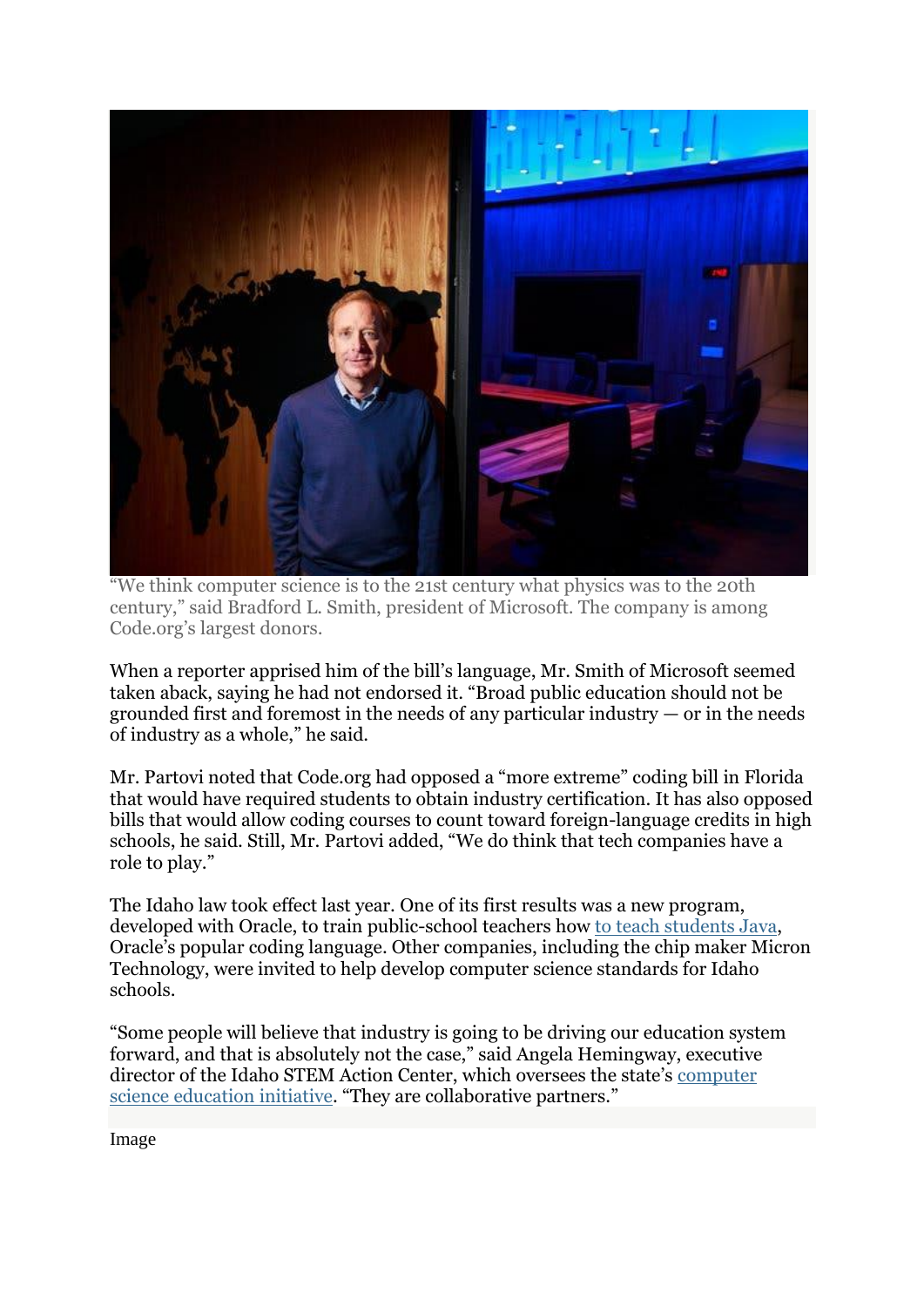

More than 100 million students around the world have tried Code.org's Hour of Code lessons.

Certainly, many students across the country, and their parents, are clamoring for computer [science](http://www.latimes.com/local/education/la-me-lausd-data-science-20150423-story.html). But what if some other subject  $-$  say, data science (which involves computing) — turns out to be more important and broadly applicable for students' lives, careers and communities?

The clout behind computer science has all but obviated a wider debate about whether, to better prepare students, schools might introduce an array of new subjects. It has also overshadowed discussion about whether students would be better off if schools modified traditional math classes to increase the emphasis on fields like statistics.

Mr. Smith of Microsoft said that tech companies and philanthropists were simply trying to give voice to an overlooked subject. "What we really need is a national conversation about the broad array of intellectual disciplines that will be fundamental to the future of American students," Mr. Smith said. "It's a broad array, not a single subject."

Mr. Partovi concurred. "We have a lot of debate in this country about how to teach," he said, "and not enough debate about what to teach."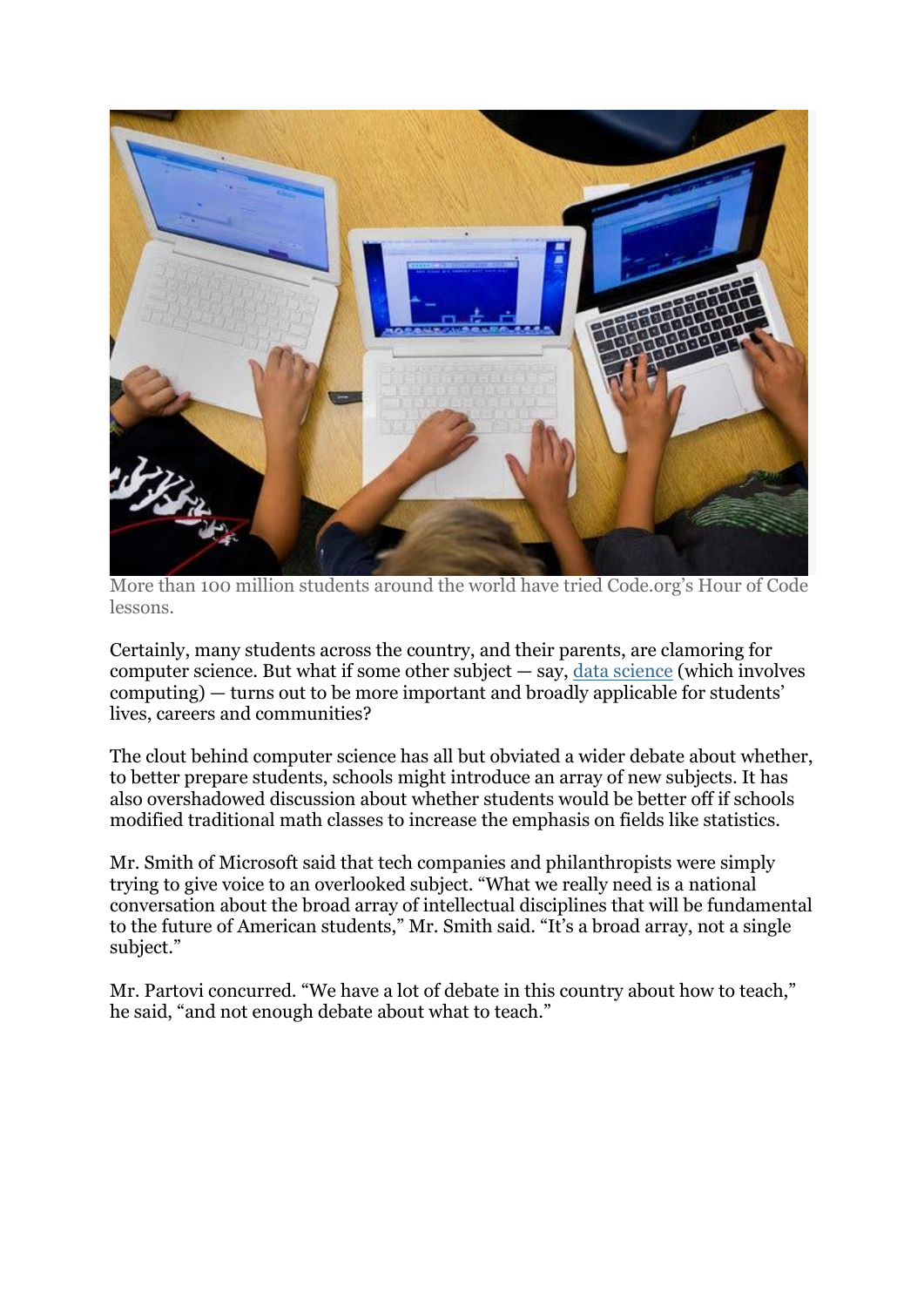# **70 Comments**

# **Expatico**

Apparently it's impossible for a kid with an Internet connection to find this software online, download it, and learn it. We have to wait for the Internet to be developed first, because it doesn't exist.

Prospective coders should also look up "H1B" visa to find out what the future competition from abroad will look like, and how low they will drive salaries. Even the best-educated coder can have his career destroyed by a stroke of the legilslative pen.

# **Global Charm**

Coding is like writing. What one learns as a small child is different from what one learns as a teenager or a young adult. The child learns to arrange symbols into a form that governs the behavior of a machine. The older child learns that the formal language of computation yields insight into what can be abstracted, and that programming can sometimes be the intelligent statement of constraints, as opposed to a step by step algorithmic description.

There are also forms of computation, such as the Antikythera Mechanism, that are milestones in human intellectual accomplishment, and better understood by the child that has pieced together a cardboard orrery and calculated where the moon will next rise. Coding does not have to take place entirely at the keyboard.

We somehow manage to grasp that reading and writing are not simply job readiness programs for legal work, and that home economics is not some insidious plot by the restaurant industry. But there's something about code that just drives some people wild.

#### **Horace**

Does "coding" have something to do with the Enigma machine? Or is it a sexier name for computer programming? I hope it's more fun and easier to do than when I took a "Data Processing" course in college, using Fortran and Cobol, to try to get a taste of what computing was about. Naturally I flunked and didn't go near a computer again until the PC came out.

# **Werner Liepolt**

Apple had a great decade long program in HyperCard that had thousands enthusiastically engaged then abandoned it. Education can't function when it depends on corporate whims.

# **M. V.**

I am astounded by the tone and content of both the article and the comments.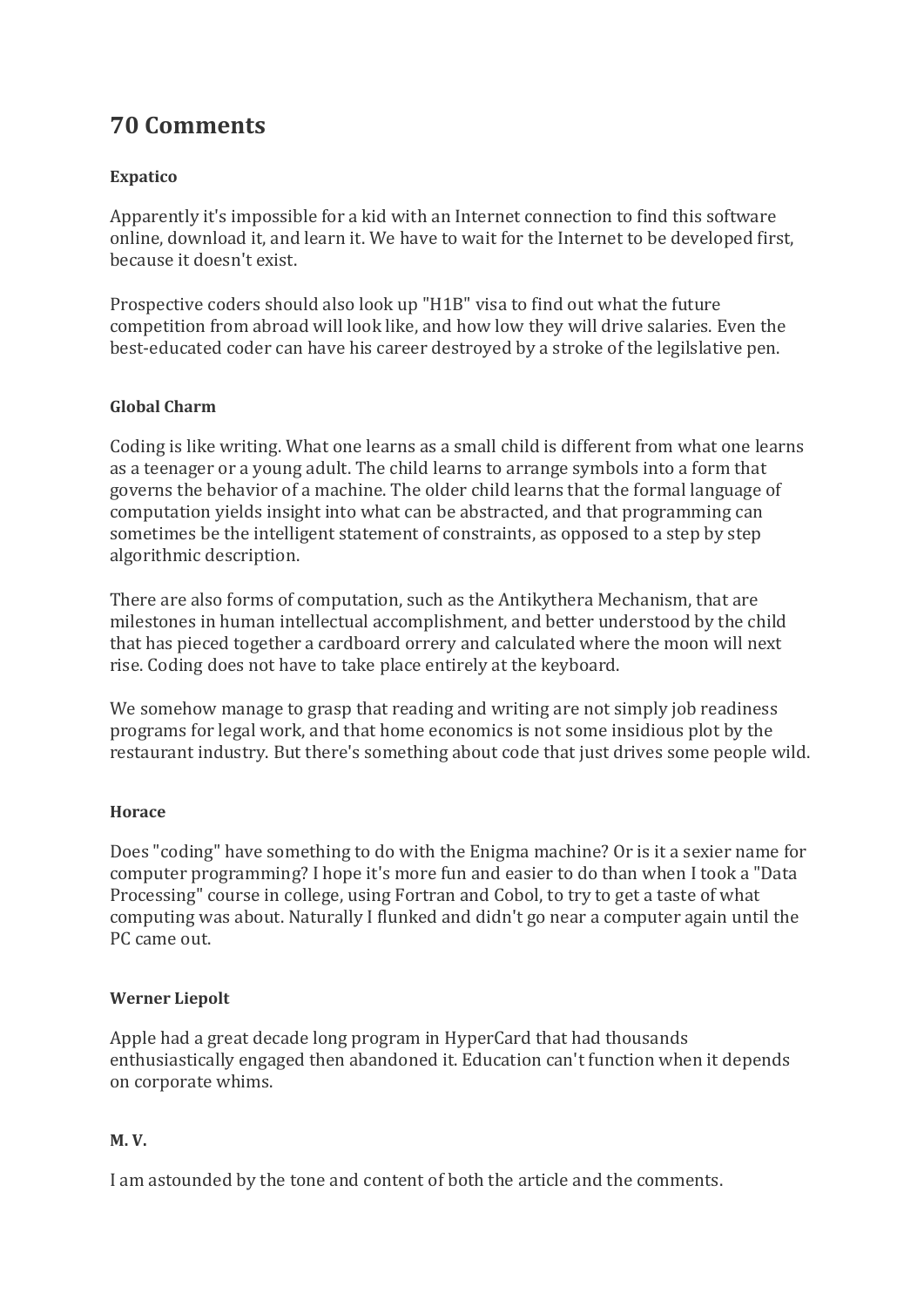We live in an era when our daily lives are dominated and, to a large extent, controlled by code. Algorithms are used to get us to buy, sell, tell us how/where to eat, drive, fly, or walk, who and how we date/mate. Increasingly, they impact what we think, and (need I remind you) – how we vote.

The application I am using to read this article and write this comment right now are products of coding – and the coding dramatically effects how the content is viewed and interpreted.

Under these circumstances, learning to code is not a 'job skill' – it is an essential life skill to understand how we are being manipulated, seduced and coerced.

Trivializing teaching code as mere career education misses the staggering impact that programming has on every aspect of our lives. The cynical tone and nattering about different languages misdirects attention from the core need to understand how programming machines is different from human interaction.

Failing to understand the impact of coding on human culture makes everyone more vulnerable to the potentially catastrophic side-effects of the technology revolution. For this reason, and this reason alone, all children should be taught to code. It is education for freedom.

Is code as important as reading/math/writing?

I would say that learning to code is as important as learning to duck when a bullet is coming at your head.

#### **ed davis**

"Coding," has to be a requirement in every public school. In our tech-driven world, I would argue computer science is just as important as reading, writing, & math...if not more so. That's where the jobs of the future are. It certainly won't be in the political science field. I find it unbelievable & at some level revolting that main opposition to this initiative is coming from academia. We routinely graduate students who after 12 years of a liberal education can't read or write on a college level. And this is where they have decided to take a stand...coding...how idiotic. Who cares if Silicon Valley is swaying public schools to serve its own interests...is it better to give those jobs to foreigners or send them overseas? We teach biology, chemistry, & physics to students who want to work in the sciences why not teach computer programming too? What makes this really galling is these same people have complained for years about the lack of minorities and women in Silicon Valley. The industry comes up with a viable solution & they are the first to question it....wow. Pompous progressive academics should focus on what they do best. Generating an endless cacophony of white papers on intersectionality and other subjects no one cares about. More Ph.D. thesis that none will ever read or see. Please do what you do best. For God's Sake stay out of education. You don't know what you're talking about and no parent with a brain cares what you have to say. Really, mind your own business.

#### **Parent**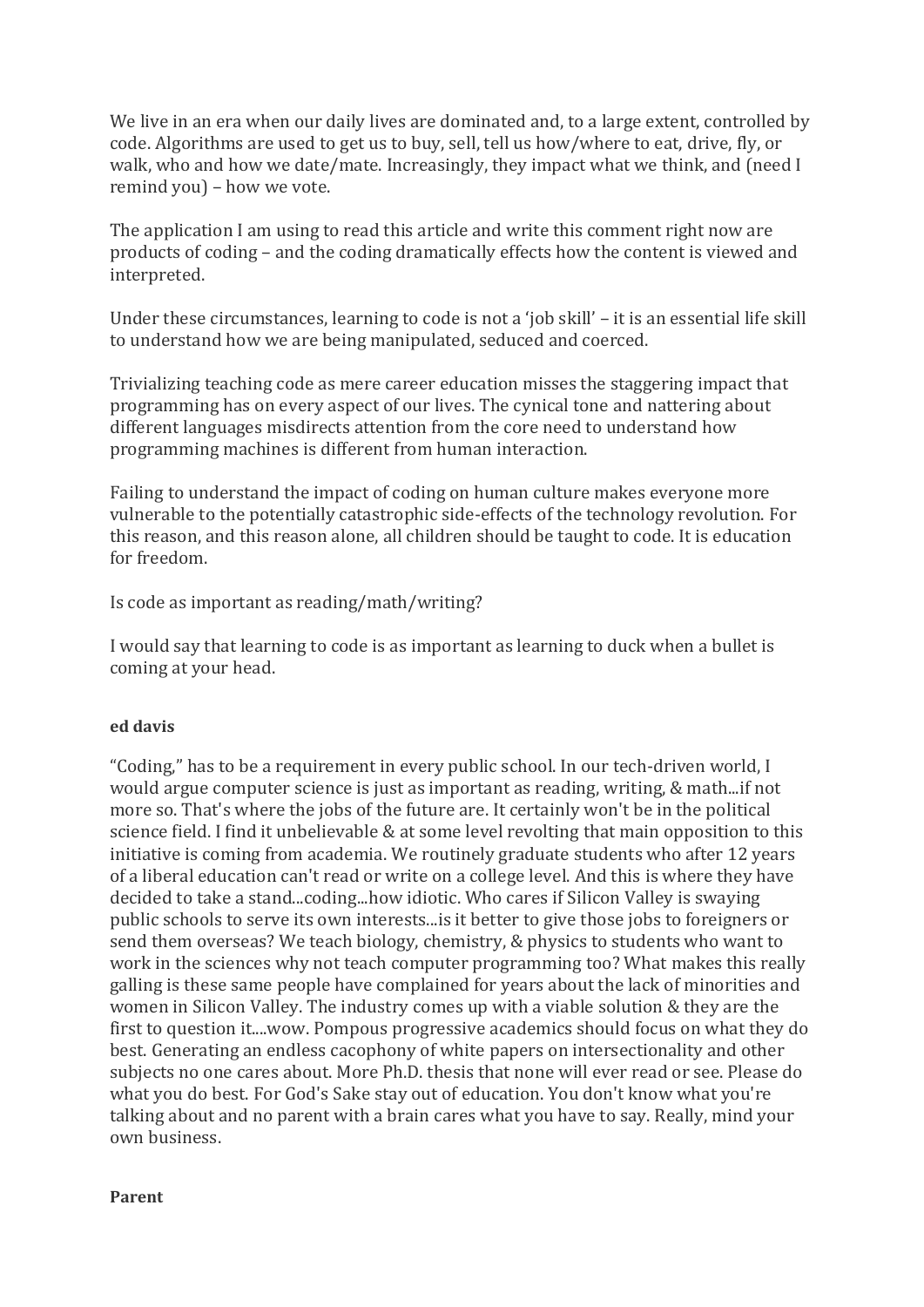I am a parent of children in public schools with a science degree that I use every day in my job. And I have concerns about the way coding is making its way into public schools and what it is displacing. I think there is a role for teaching coding in public schools. However, I think other skills are also important as well. We have to be thinking about everything that matters for children. I think this article raises important points that should not be so condescendingly dismissed.

# **ed davis**

I was a parent of children in public schools but they didn't offer coding. I had to send my kids elsewhere for that. But what my son learned in coding camp has blossomed into an extra-ordinary opportunity in Silicon Valley. I'm sorry it's not even a close call....whatever coding will displace...gender studies???....they can do without. The far left complains & whines about the lack of women & minority representation in the computer industry & then when they try to fix the problem they swing the other way. For all of their talk about helping the working class and POC they put up road blocks when a good solution presents itself that they didn't come up with first. To them this isn't about how Silicon Valley is pushing coding into American classrooms....that's a lie....it's about how Silicon Valley will push out the pointless classes that offer no real value to students. It's about Power....them losing power over a system that they have brought to their knees. If Bill Gates, Jeff Bezos and Tim Cook want to bring their technology, expertise, & money to our public school classrooms we should let them. There's no way they could make the situation worse and more than likely they will make it significantly better. My condescension towards so called well meaning progressive academics is well earned; they have no solutions....they are intellectually bankrupt. Honestly the overwhelming majority of parents are with Silicon Valley not academia. It's high time we try something different.

#### **Armand Mintanciyan**

Agree with Ed Davis 100%.

I am in the trenches so to speak working on enterprise IT systems for Fortune 100 companies and am one of the few US born in the groups I work with.

Further, not every high school offers AP Computer Science. This is what is concerning.

#### **Counter Measures**

Call me an old fogey, but I still prefer Al Hirt's, Java, over Oracle's one! And I read alot

#### **OSS Architect**

One thing you discover when writing code for a progrm is "the computer is always right". I had course material on logic as part of math courses and no teacher was as strict as a code compiler, or a program that had to work.

If Silicon Valley wants more coders, fine, but anyone that takes one or two classes in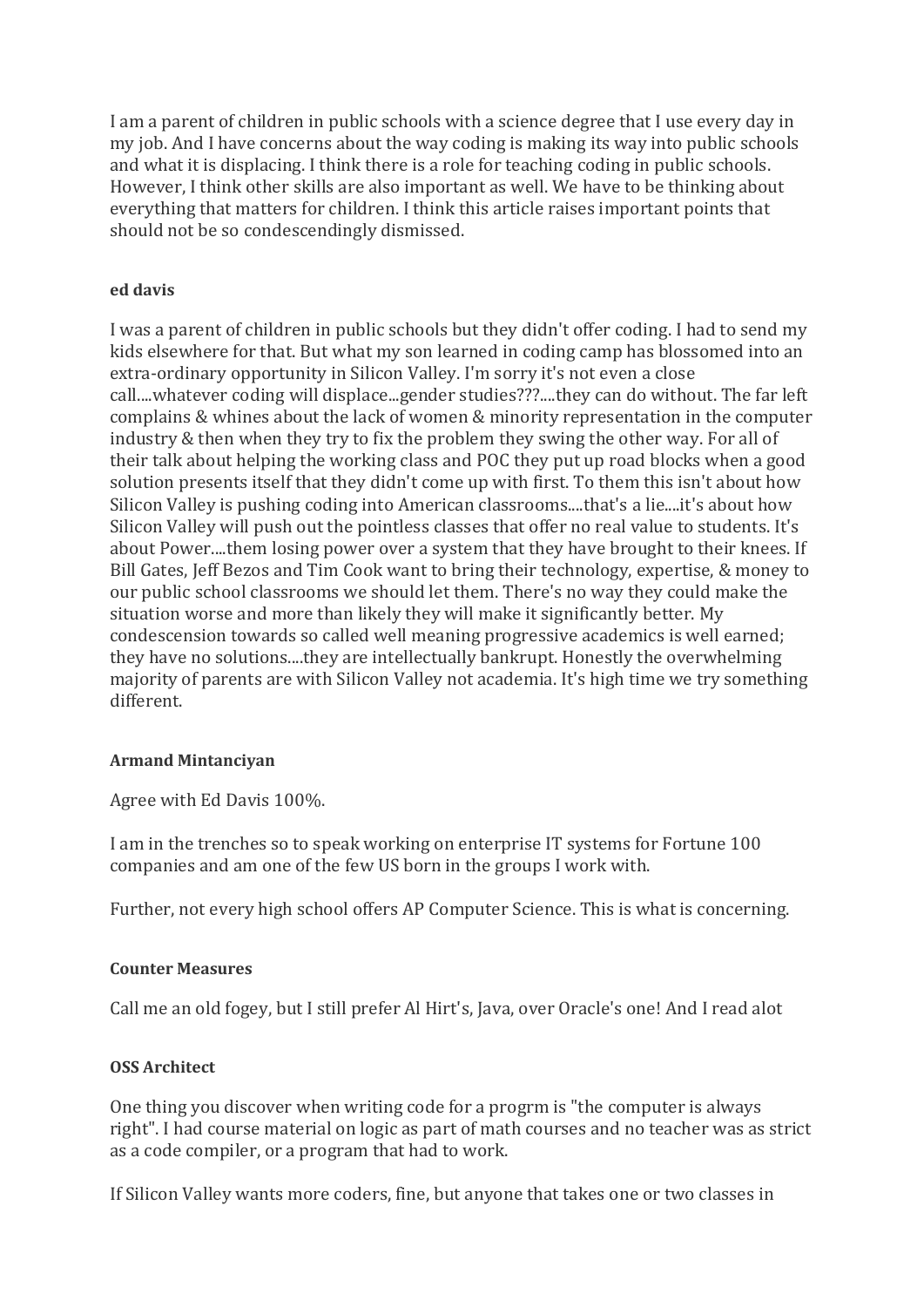programming languages has their world turned upside down.It literally transforms how you think.

Piaget studied how a child's mind developed and he found it stopped, for the majority, in any understanding of random events (probability). Programming introduces an even more complex world view: not what is, but what man or machine can create

This is about a whole new form of human existance. In the future man will have to coexist or master machine. Silicon Valley is pushing survival skills.

# **Steve S**

I have been trying to contact the authors of the IPad App: Logo\_3D! and plead for an update so this fantastic educational coding tool, which has so far been ignored, does not die. Having taught programming to kids in the early 1980's I was amazed when I bumped in to this 20 command programming language, which costs \$2, but now crashes on IOS 10. Take a look at their website, maybe email them:

# **SP**

Micron is helping to develop computer science standards in Idaho?! Micron is a nonentity in the field of software. Besides who learns Java.

# **Glenn**

In my first year as a full-time HS English teacher, I learned of a summer program for the "Gifted and Talented." I approached the chief administrator of the program and asked if he thought there might be some interest in a course in Assembly Language, a very complicated programming language. I did not know the language, but I assured him I could teach it to myself and provide a course outline for the class.

At first, there were no takers, so he visited Math and Computer Science classes to educate the students on what a rare opportunity this class provided for them. I taught the class that summer.

At the end of the program, parents came by and explained that, although they had no idea of what I had taught their child, their child expressed great satisfaction with the class. But one parent, a Physics professor at a state university, actually understood the value of my class and said that it was probably the only such course offered in the country at a HS level.

We should be more daring in what types of classes we offer HS students and my experience proves it. Children are capable of more than we might think.

#### **Bey Melamed**

From my own experience, coding as part of everyone's curriculum could be really helpful in developing conceptualization and abstraction skills as well as establishing a common language between technology and the general population.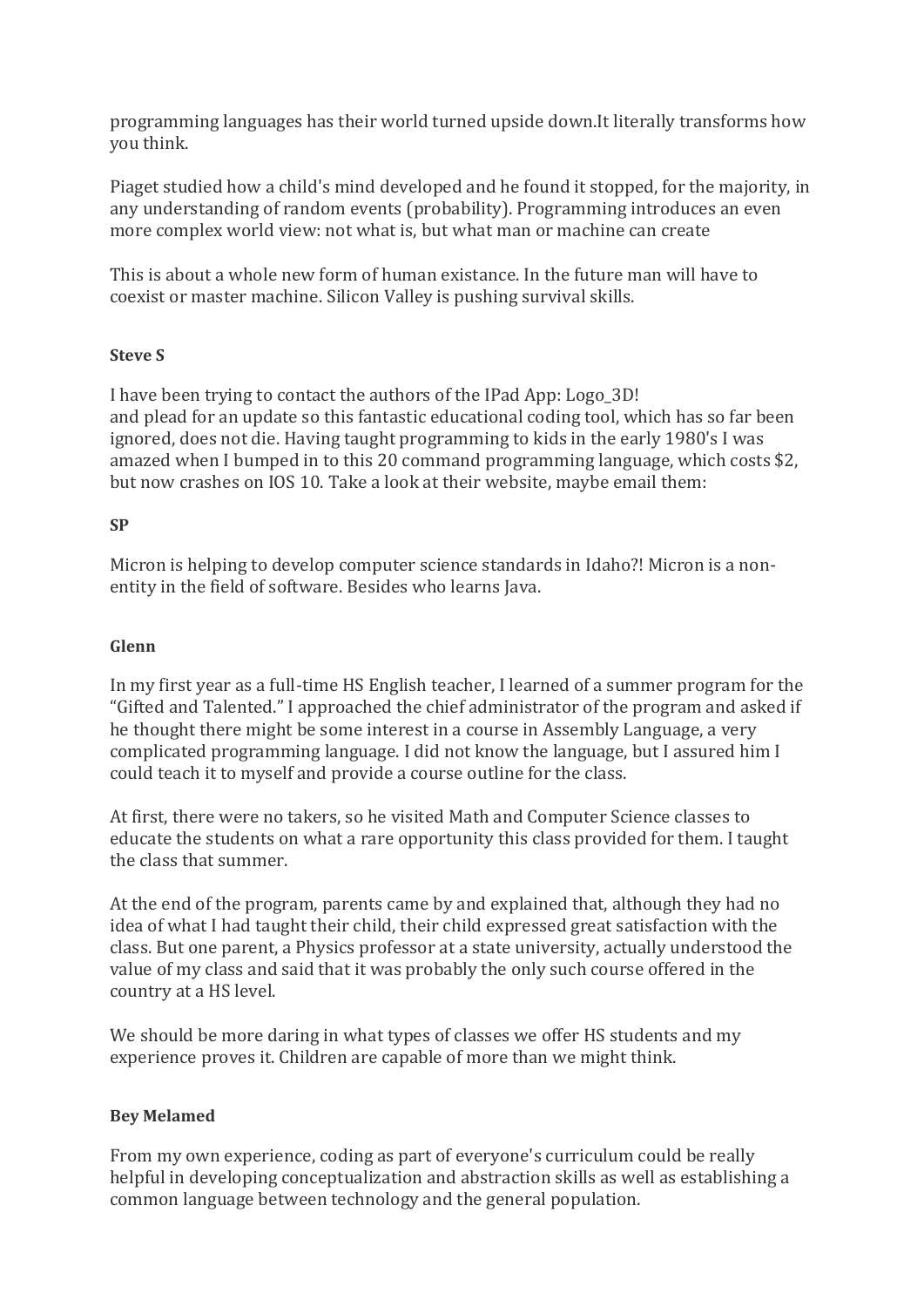#### **David H. Eisenberg**

Makes sense to me.

#### **Bob Aceti**

My undergrad degree was in Economics and I took a few computer science courses in 1974-1990. The programming language to learn in the 1970s was a structural program called COBOL that was used for commercial applications - like payroll calculations and W2 slip recording and printing, payables, receivables, etc.

To keep a long interesting story short, and (hopefully) debate at minimum, let me summarize some observations over the last four decades:

1) few code professionals actually 'do well' enough to pick and choose engagements; some are SAP programmers and 'systems architects',

2) the IT market is flooded with "computer" graduates;

3) Google, Apple, MS, etc., need to flood their HR pipeline with technology grads to sustain their businesses - they are the Biggest Winners;

4) billionaires who 'made it' in the IT industry are a.k.a. lottery winners: the odds of having a long-term successful career in IT declines as new software and tools come to market and younger more literate programmers versed in the new tools become in demand; and

5) don't deny yourself a classical education - arts, history, language, philosophy and social sciences - you may not become rich but you should find jobs that will pay the bills, afford a home and raise a family - without looking over your shoulders waiting for the next 20 y.o 'Mark Zuckerberg' to disrupt the market in a few years, while your skills slowly become outdated.

#### **Frank**

'don't deny yourself a classical education - arts, history, language, philosophy and social sciences'

agreed - as an Arts Graduate who later became a Computer Programmer/Analyst and finally Computer Teacher in a community college, I have had a rich and satisfying life on many levels and continue to engage daily with all kinds of people around me.

I remember the single-focus uni engineers - could you hold a conversation with them um - nah - unless it was about mathematics or their project - nothing to talk about - talk about a narrow focus missing the important things in a wider life.

My observations about coding in college computer courses were - only about one in ten students was interested in learning the technical details to be a computer professional.

Of those (students enrolled in our college computer courses), only about one in ten was actually interested in learning coding

That suggests about 1 in 100 students are actually interested in learning coding.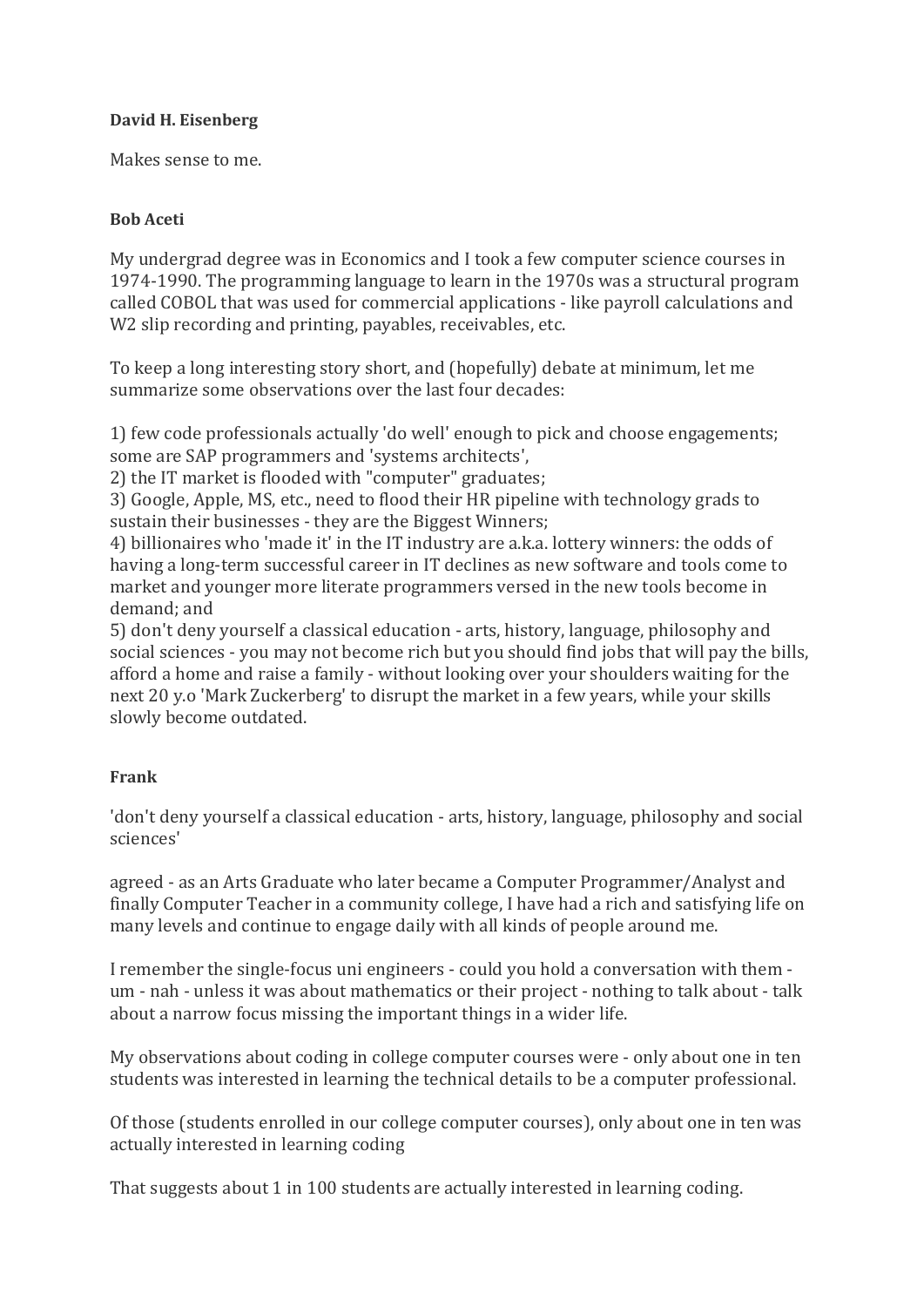Most of our students preferred hands-on 'I just want to fix computers' and women in particular mostly preferred the idea of a job with some social contact - not staring alone at a computer all day like I did as a programmer.

Gun programmers tend to be good at maths - most of our students had a poor grounding and even aversion to maths - and the logic of sequence, selection and iteration in programming seemed either too difficult or too mind-numbingly boring for students who preferred to be physically active.

#### **Yoda**

As an ex-college professor I would like to point out that many students do not know when the first and second world wars occurred. That about four-fifths of Americans cannot find Iraq on the map (despite the fact that it has been in continuously in the news for over a decade). That about half of Americans believe evolution is not true. That about 40% of college undergrads need remedial classes in math and English coming into college. That a large number cannot even write a coherent essay.

Perhaps these can be solved first. They are of greater much importance than providing a specific industry with workers it "needs" (ironic considering that high tech industry throws out employees over the age of 40 [or less], when the become obsolete).

#### **Ruthmarie**

In the dark ages of the late 1980s (when I graduated from college) college was for learning. It was not a job creation program. As to preparing students with specific skills such as coding, there was this thing called "on-the-job training". Remember that?

#### **Expatico**

College was for partying, at least if you were a Liberal Arts or Business major. But guess what? The salad days of the American economy are over: nearly half of college graduates have jobs that don't require a university degree.

If you want to bankroll your kid while he pursues a \$250,000 degree in communications or gender studies, have at it. For other parents or pupils unlucky enough to be born without a trust fund, job preparation matters, as does return on investment.

#### **Hadi Partovi**

As the founder of Code.org, I'd like to add that the true credit for our impact belongs to the 600,000 teachers who have introduced our computer science courses to their students. Teachers are the unsung heroes of this story. [Code.org](http://code.org/) and Silicon Valley are only here to support this teacher-led movement.

America's teachers are among the hardest working people in the world, and they're on the frontlines of a global movement to modernize education and prepare students for the skills needed in the 21st century. Computer science encompasses not only coding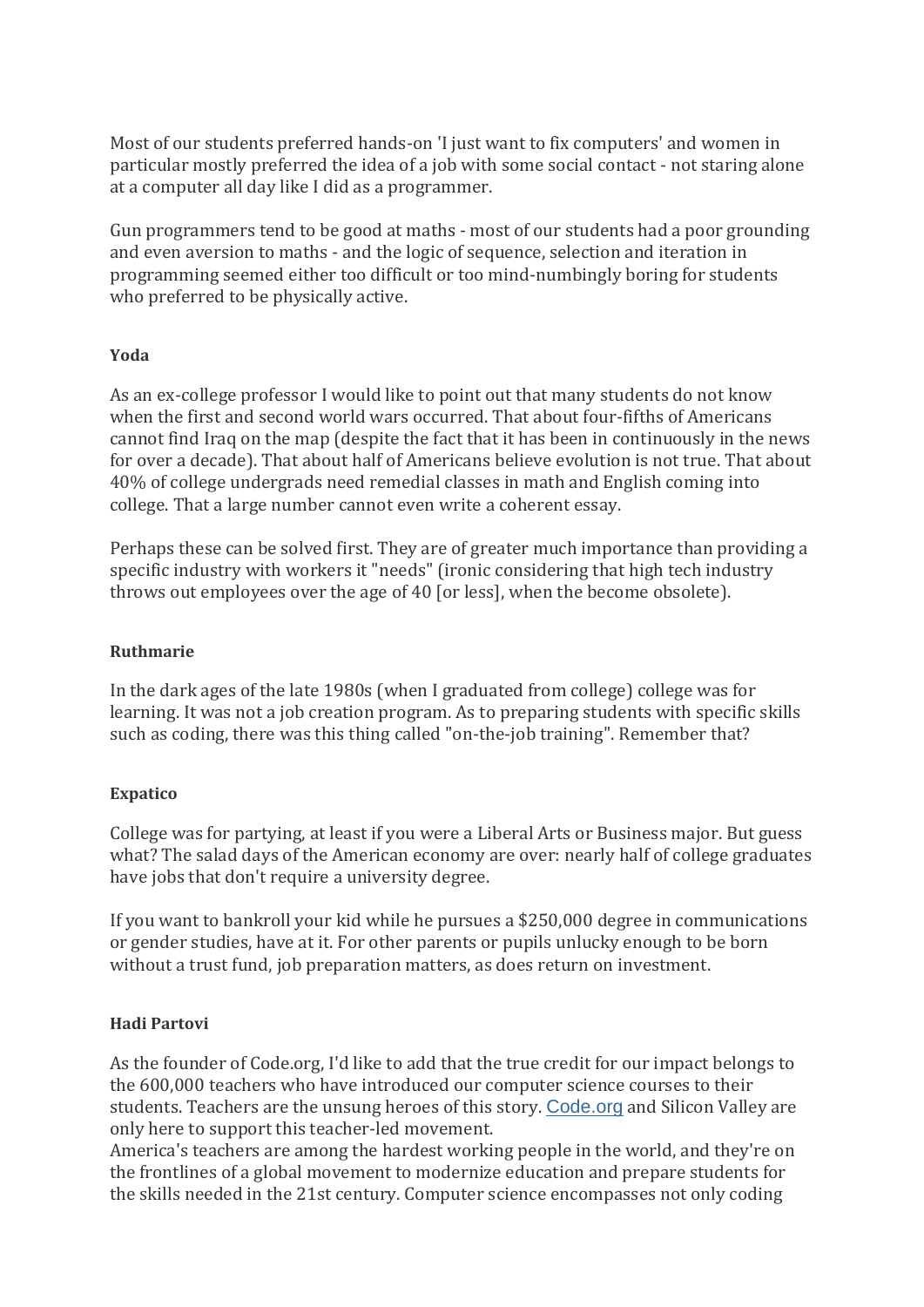but also computational thinking, digital literacy, data science, cybersecurity, networking, machine learning, and more. We owe teachers a lifetimeof gratitude for the work theyve done to change education to incorporate CS, to prepare our children for the future.

# **Expatico**

Lovely sentiments, but you need to pay them for this work. With cash.

# **Edward D. Weinberger**

As a long time programmer, math tutor and occasional college professor, I heartily support any and all efforts to teach coding skills (If only I had been able to persuade my own kids to learn such things!).

I have several reasons for doing so. First, the obvious: In a time when it is so hard for young people to get started with good jobs, programming is an obvious win. Industry is clearly in a position to identify which computer languages are the most in demand, so they should be allowed to make that choice. In general, the languages that are most in demand represent the latest thinking on how to solve the very difficult problem of providing detailed instructions to what, after all, are lifeless pieces of silicon and metal. Therefore, any subsequent programming languages are likely to build on the best of that thinking, much as Java has built on the best of earlier languages, such as COBOL, FORTRAN, and C.

However, computer programming teaches a wide variety of core skills. For one thing, computer programs are, effectively, the solution to algebra word problems; it is therefore impossible to master computer programming without mastering algebraic thinking. Skilled programmers must, in fact, master even higher level "algorithmic thinking," the ability to break a logical problem down into a series of small steps, much as is required by a multi-step algebra word problem.

But the most important skill that programming teaches is patience.

#### **HugsAllAround**

And humility.

#### **Bart Grossman**

Thew tech industry seems bound and determined to take us to a digital future that seems increasingly dismal and anti-human.

#### **Lisa**

As a teacher, I've actually really appreciated the effort that the tech industry has made to create all of these resources for us. The article makes it sound like they are making kids learn specific coding languages to create an army of workers, but I've loved the lesson plans that [Code.org](http://code.org/) has put out. Their Hour of Code stuff is a little more focused on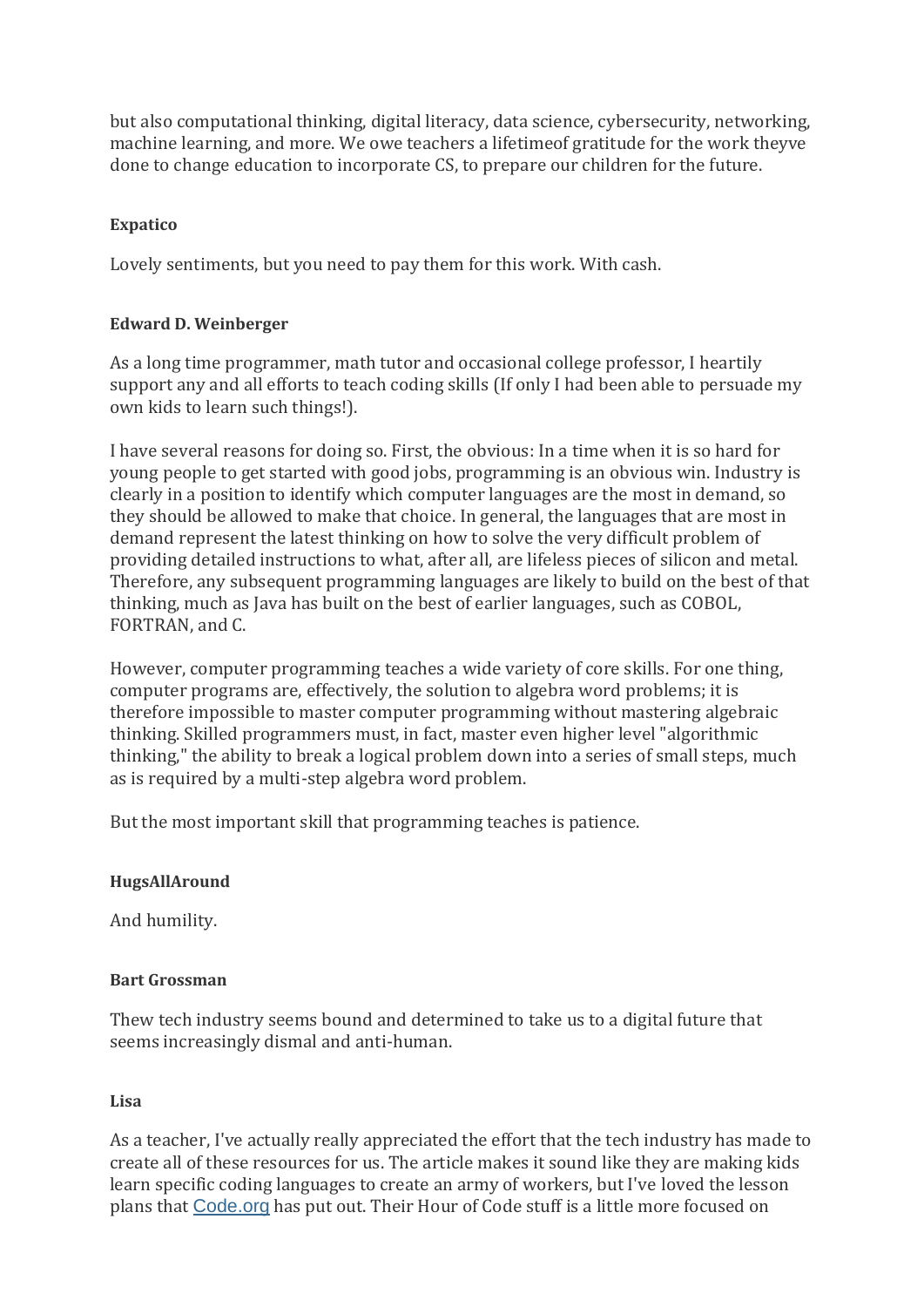programming, but in a kid-friendly way, but their actual courses are really well-rounded. They cover things that all of my students should know about computing. Most of my kids use computers, but have no idea how they actually work, and it's been fun to see them wrap their minds around how we can actually get computers to do what we need to do.

I agree that the public education system should be doing more of this, and maybe if the government would step up, then we wouldn't need the tech industry to fill in the gaps. The truth is, though, that these people are meeting a very real need in our schools, and without government funding, the free lessons, training, and online systems have been a Godsend.

#### **Terry King**

As several people have pointed out, experience with coding, includes many different "What you see is NOT what you Get" languages, even HTML. It's important for most people to "Get It" about the concepts of sequential actions, decision making, symbolic definitions and the structures of data.

This benefits people in many different jobs and professions. As quoted above, many productive people are not Coders, but they have used the experience and perspective of coding in their jobs and lives. My daughter learned BASIC and PASCAL in High school, and did her own graphics design for scientific writing. Fast forward 27 years and she is a Biochemistry Professor at Yale with 4 kids. She learned FORTRAN fast about 8 years ago when she found the best DNA data processing algorithms were still in FORTRAN. She did her own graphics for a paper published in NATURE. She has hired one of my daughtersin-law (who was a mathematician at NASA) to code for her research. My 3 other sons who were writing Hangman in BASIC on our home-made computer in 1975 have hightech design jobs they like.

Coding is just a tool to make things work, and make US able to think about How Things Might Work.

#### **Annie**

Like most things in life, this trend has pros and cons. On the positive side, I think that even for kids who have no real interest in coding and who will never pursue it once out of school, there is value in deepening their understanding of how those machines that have become so intertwined with and essential to our lives (for most of us) work- learning coding can help to do that. It certainly could have a largely positive impact on dealing with the problem of jobs for the future. Right now, there are actually more jobs available than all the doomsayers wish to acknowledge, but there are also two big mismatches, one between the skills people have (which is not limited to technology) and one between where the jobs are and where the people who need them are. Programming jobs could be done from anywhere, home or small dispersed tech hubs. IMO, another big pro is that the more people who know coding, the new pathways will be explored by people whose primary interest is not technology per se. To me, what defines human beings is creativity--our ability and willingness to adapt and make use of what we find around us as well as our ability and willingness to follow all different paths to find solutions for the problems we encounter. What came out of the original use of computers is far beyond what was expected.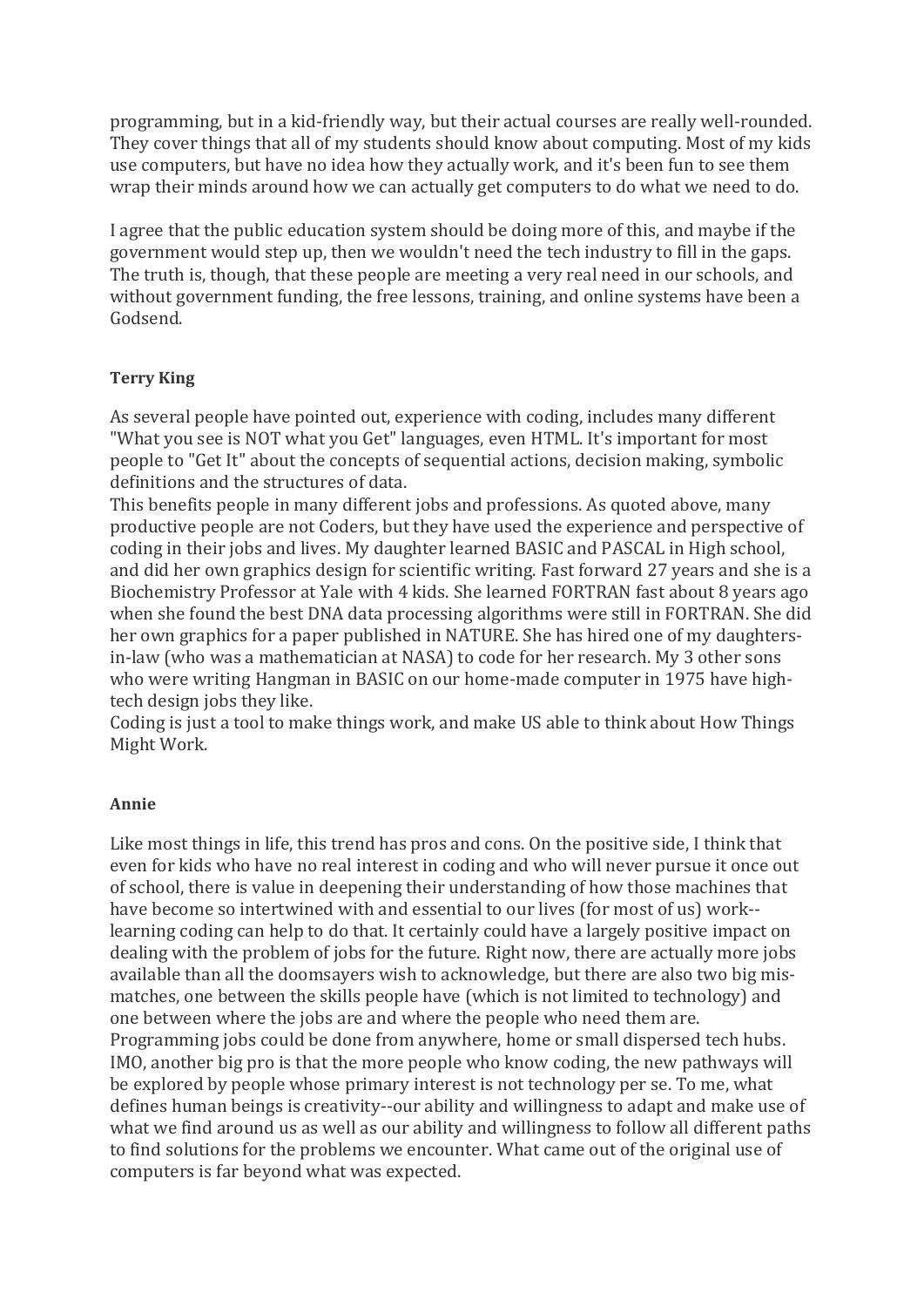There are, of course, dangers also--loss of time for other subjects and approaches in the classroom, too much influence by corporations--and running out of characters!

#### **Sean**

Actually, the industry is responding to a need. Just as other industries need people in their respective fields. My question to my fellow readers, when has getting an education become a bad thing. I want students to have a strong background across multiple disciplines. It's the 21st century, STEM education is needed in today's economy. This is the world we live in now.

#### **Cloudy**

While the idea of teaching children to write code is good, it's not unfair to be a bit cynical about the execution. Given that high school students who take French usually can't speak French afterwards, one has to wonder if instruction in coding will be more successful. That aside, the free market provides a plethora of ways to learn coding, from bootcamps costing thousands of dollars to free online courses. All that's needed is a computer and an internet connection, or even just access to a public library. But all of these methods require time, determination, and the self-discipline to learn a skill that for many is intensely boring and difficult. And when it comes to employment, are there really that many jobs for mediocre coders? Or is it a race to the bottom for ever lower piecework rates?

#### **Todd Goglia**

Most jobs are for "mediocre coders". Only a tiny percentage of programming jobs entail a real understanding of advanced computer science concepts such as machine learning. Most jobs consist of getting data from a database and outputting it to a web page or getting user input from a webpage and saving it to a database.

#### **Kristin**

When the schools and the venture philanthropists sell "coding" to the public, it's not what the public thinks of when they think computer programming so the public supports it. In our elementary schools they are using Kodu and in our high schools they are using Python in the computer science classes. These aren't teaching our kids anything that they can't learn from the internet or by playing video games. My son took a Computer class and it was so easy that he wrote his own code to write the code that was his assignment; these classes are a joke for our kids. Our students would benefit from learning real coding, C , but the schools can't afford to teach this nor do they have the skill set to teach it.

I think that this latest fad to push pseudo coding into our schools is nothing more than a way to open the door for the public purchase of infrastructure to facilitate the creep of EdTech and Competency Based Education programs in our classrooms.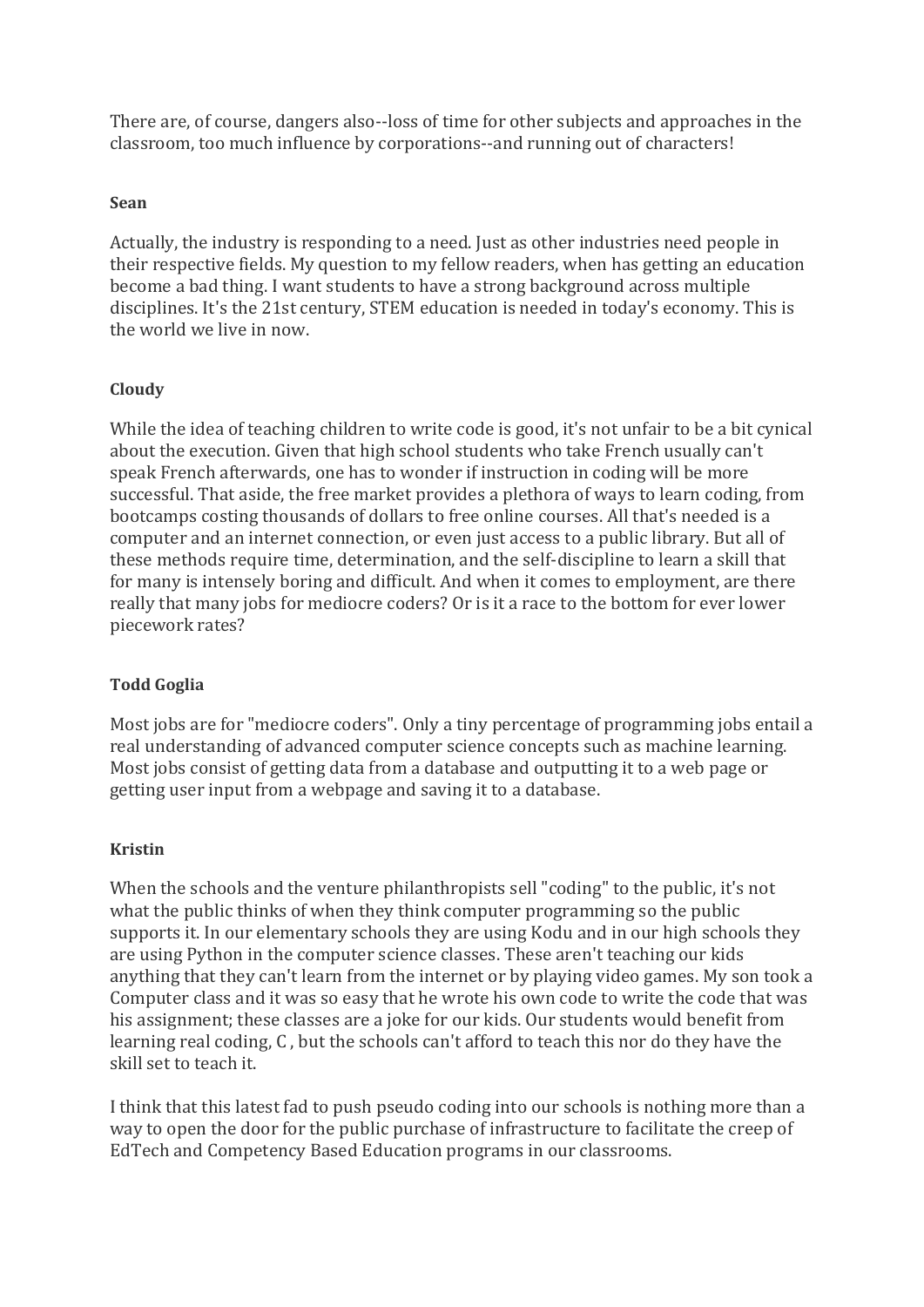#### **Lisa**

Python is not "pseudo coding"! It's one of the most in demand languages right now. I'm not sure what you're expecting, classes in "C" in kindergarten? Kids are learning programming in a developmentally appropriate way, and kids who have no experience need to have classes that are at their level. Sure, everyone could learn from the Internet, but we have schools to teach all kids, so they all have a chance at a basic education.

Kids don't learn linear algebra or read James Joyce in kindergarten. We teach them things that prepare them to master the core concepts of different discipline, and they build on that as they continue through their education. All kids should have the chance to build these basic skills, regardless of your views on Competency Based Education.

#### **Parent**

Yes, Kodu for us also. Disappointing, and focused on video games.

#### **Matt**

Are you joking? C was invented in the 1970s and thus lacks over thirty years of programming language innovations, like object oriented programming and exceptions. Python is used for almost every "real" programming task you can think of. Google's machine learning library Tensorflow was written partially in Python, and Django (a Python web framework) is one of the most popular tools to make websites (according to a quick Google search Instagram, Pinterest, and the Washington Post run on Django).

Python is a wonderful choice for people learning because you don't have to worry about types, it has a robust standard library that can do things like HTTP, and there's no compilation to worry about.

#### **LB**

I've seen coding referred to as the next blue collar work, and thus we must train children and workers to code. But what happens when the computers can, themselves, code?

#### **Yoda**

by that time Mr. Cook will already have retired and be on his own private island playing golf and counting his hundreds of millions. It will be those students you mention that will be shafted. Don't worry though, the high tech industry will get more programmers until the date they become obsolete. This reminds me of how IT "skills" were in demand by the industry and what happened to so many who majored in that field. 14 [Recommend](https://myaccount.nytimes.com/auth/login?response_type=cookie&client_id=vi)

#### **63 and counting**

when the computers are coding (in some respects, they can do this now), it might be helpful if a few of us can understand what they are coding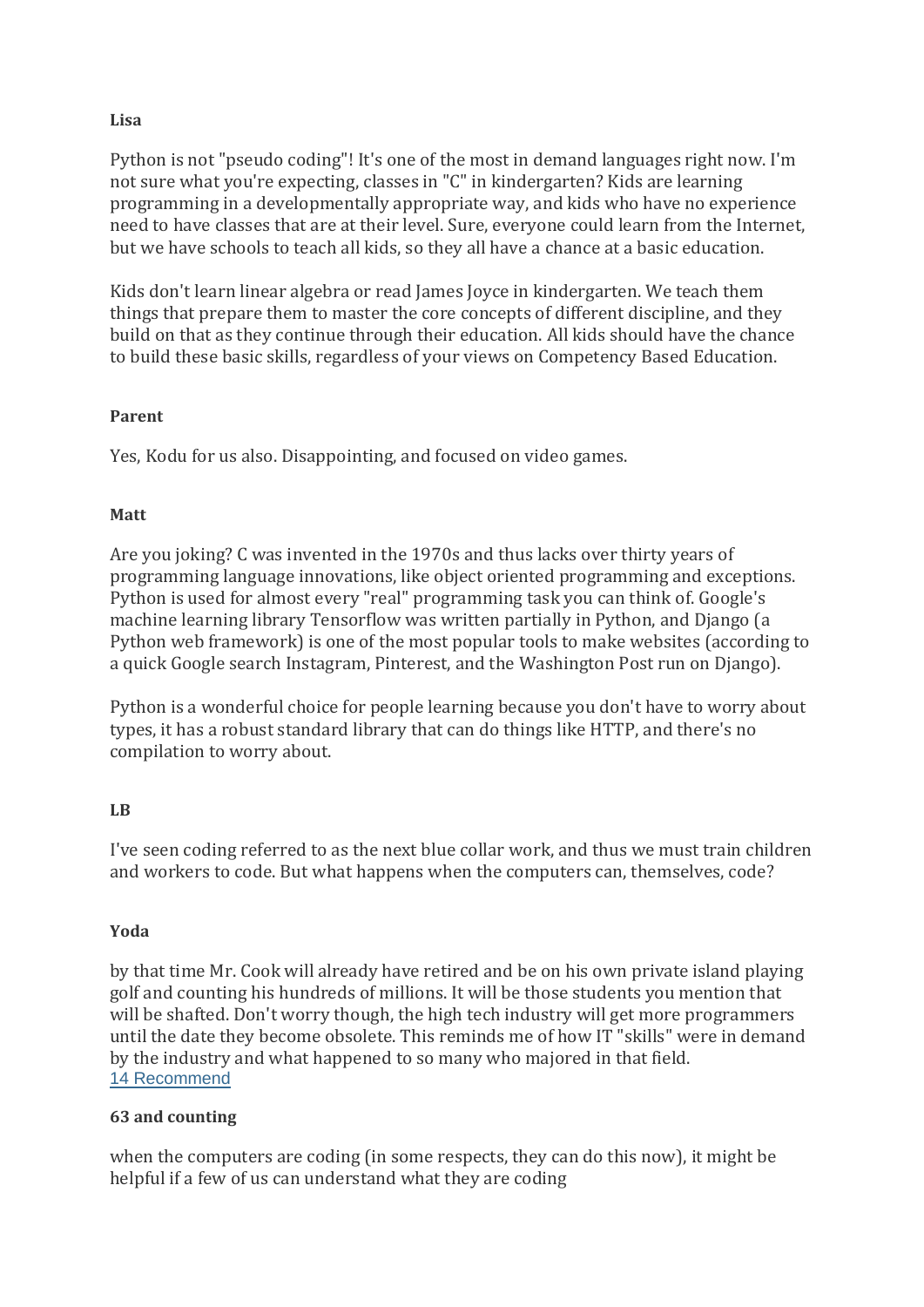# **SAO**

I think coding should be taught in schools. It's ridiculous that so many Americans are struggling to find jobs that pay a living wage when tech firm are crying out for more H1Bs to fill their high-paying jobs.

That said, the real issue here sounds like we need a discussion on how curricula are formulated. It is certainly easier to convince school boards and education departments to add something if it comes with a ready-made curriculum.

# **Yoda**

"It's ridiculous that so many Americans are struggling to find jobs that pay a living wage when tech firm are crying out for more H1Bs to fill their high-paying jobs. "

SAO, high tech companies like Google, APple, etc. are primarily interested in the upper crust. They are rarely if ever interested in those who do not graduate from a top school like Stanford, CMU or the like. Zackerburg of facebook for example had programming contests, from which he hired programmers, only from a few top notch schools. Google and Apple themselves only interview potential programmers at a few schools.

There will always be a shortage of these type of employees. And few of those taught coding will ever make it into schools like Stanford or CMU.

# **Frank**

reminds me of a cartoon about a homeless guy in San Francisco or somesuch - holding a sign 'will code for food' ...

# **\_W\_**

I'm always amazed when a Silicon Valley boss sounds the alarm about a dearth of programmers in the United States. To those of us in the profession, it smacks as a way to flood the job market, and lower wages. There are lots and lots of older software engineers who can't find work in their profession. Why doesn't Mr. Cook try hiring some of them, even at the same wages they would pay these younger people coming out of the trade schools, or at the same rate as the big outsourcing companies in India? Get real, Cook!

#### **Yoda**

There are lots and lots of older software engineers who can't find work in their profession.

Exactly! As soon as programmers reach 40, if not sooner, they are thrown in the trash can. Then people like Cook and Steven Jobs complain about the "shortage" of programmers.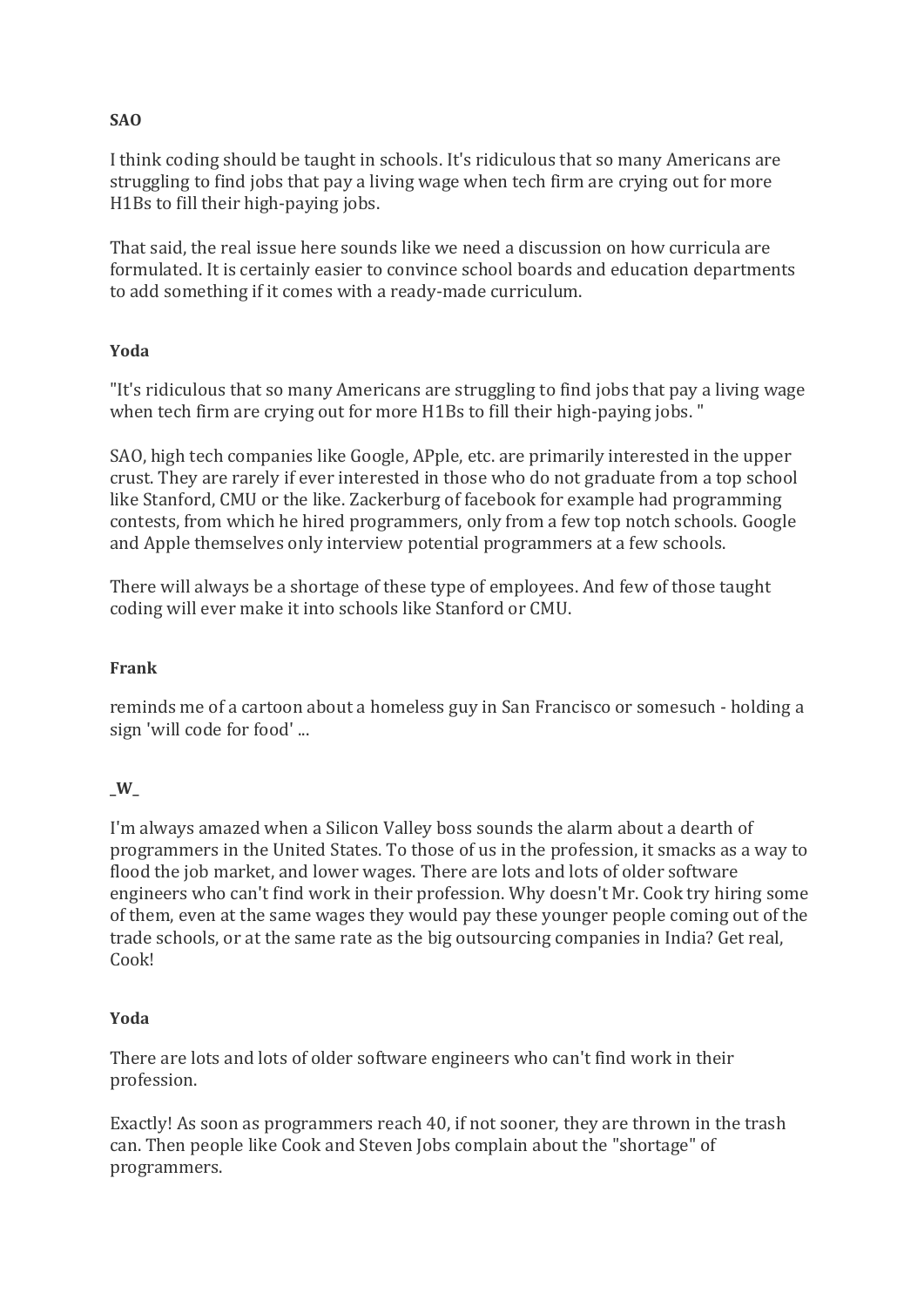The educational system in the US needs to solve many more skills problems such as lack of math, writing and English skills, history, basic science before trying to tackle this nut.

# **Frank**

yep - my understanding is coders are cheap in India

quality ? not so good ...

#### **newyorkerva**

To all this talk of teaching computer programming in schools to fill tech jobs, why won' the tech companies create their own apprentice programs? Why won't tech companies use some of their millions/billions and open up learning centers in communities where they don't have business centers if they are truly altruistic, and not self-serving? Logical thinking can be developed through any scholarly pursuit.

#### **Yoda**

To all this talk of teaching computer programming in schools to fill tech jobs, why won' the tech companies create their own apprentice programs?

they would have to pay for that. On the other hand schools can supply these skills, at least for a few students, at taxpayer expense. Typical business mentality that is so prevalent in the US.

#### **Matt J.**

Overall I think that this is a very positive change. If you look at the jobs of the future there is often a technology component. Whether you want to work in a shop where there is CNC machines or whether you want to work at a tech company it is going to be helpful to know and be comfortable working with computers. The fact that this is increasing opportunities for groups outside the typical white male stereotype is also extremely important.

Having said that, like any good thing, you do have to worry about it being taken too far. I don't want my daughter being forced to learn Swift because Apple has donated computers to the school, but that is about the execution of the concept, and not a flaw in the concept of bringing programming to schools.

If I think back on some of the classes I took in high school (chemistry and biology), I can't really say that I got much use out of them. Why not let students have more say in their education. I care more that the learning is rigorous, than what exactly is being learned. Create a passion for lifelong learning, and I will show you a successful school.

#### **Interested Observer**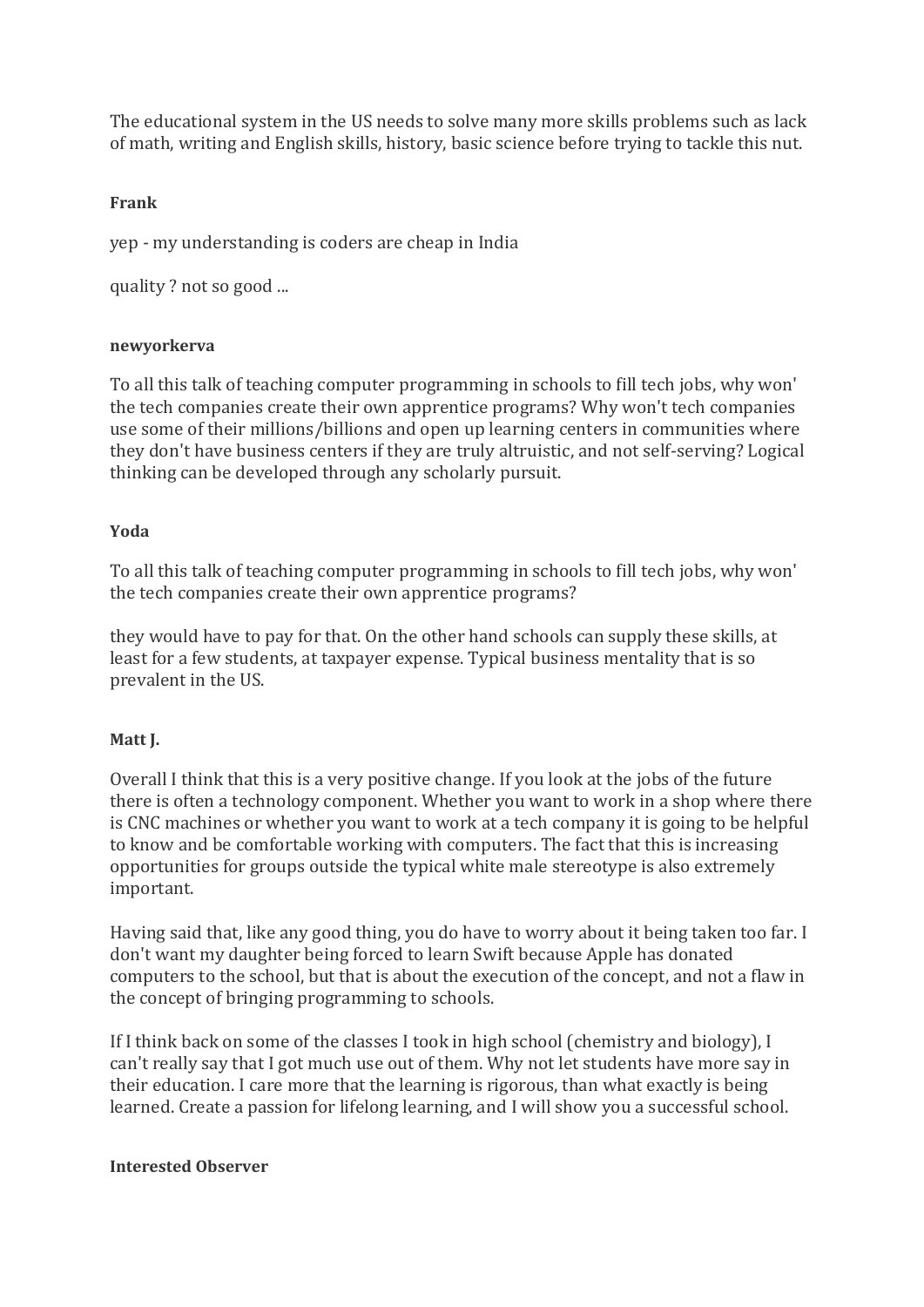My son, now almost 40, took programming in high school. He is an executive today, not a programmer, but he has told me that learning how to code in high school was an opportunity to develop skills in defining a problem, defining the desired outcomes, breaking the problem into manageable pieces, and achieving the desired results. It is fine to debate the relative value of coding compared to other subjects, but educators and others would be well advised to be content with implementing whatever actions they can identify that take them to better educational outcomes instead of speculating on yet another perfect world that educators then have little success in implementing.

# **Raymond**

Programming is a useful skill and is likely to be an essential skill in the near future. It opens many doors. While it is often viewed as mostly useful for doing computer science and the hard sciences (e.g. physics and math), programming unlocks doors in biology and even the classics. For example, there are people who look at how language has changed by looking at data from large collections of books and this can't be done by looking at individual books.

# **Angela**

Here are some facts for Idaho:

1) Idaho's collaboratively created standards have NO mention of a specific platform or program. It is about computational thinking to guide instruction on the local level. 2) CS is optional in Idaho schools, not required. Schools have complete control over if/how they implement CS.

3) There is no accountability for schools, teacher, or students. CS is optional for all. Yes, it can be used as a math or science credit on the state level, but even this decision is locally determined. K-5 primarily integrate this into other subject areas. More secondary math and science teachers are also taking this approach.

4) Idaho has always believed in public-private partnerships and there are many examples of successful partnerships which do not include financial support internships, mentorships, and apprenticeships.

5) CS education provides 21st century skills such as problem solving, critical thinking, and innovation.

6) Idaho's tech sector is the second fastest-growing in the nation at 6.3%. It is anticipated that 80 percent of all jobs will require technology skills within the next 20 years.

7) CS is one of the fastest-growing fields in Idaho, and we expect it to grow 14 percent by 2024.

8) Nearly 3,800 STEM jobs went unfilled in Idaho in 2015. These jobs pay a median wage of more than \$30 per hour -- double the pay for non-STEM jobs -- which means the state fails to recognize \$240 million dollars in personal income and tax revenue each and every year.

# **Lee**

More states could learn from Idaho's example. I'm glad that you took the time to clarify this for the rest of us.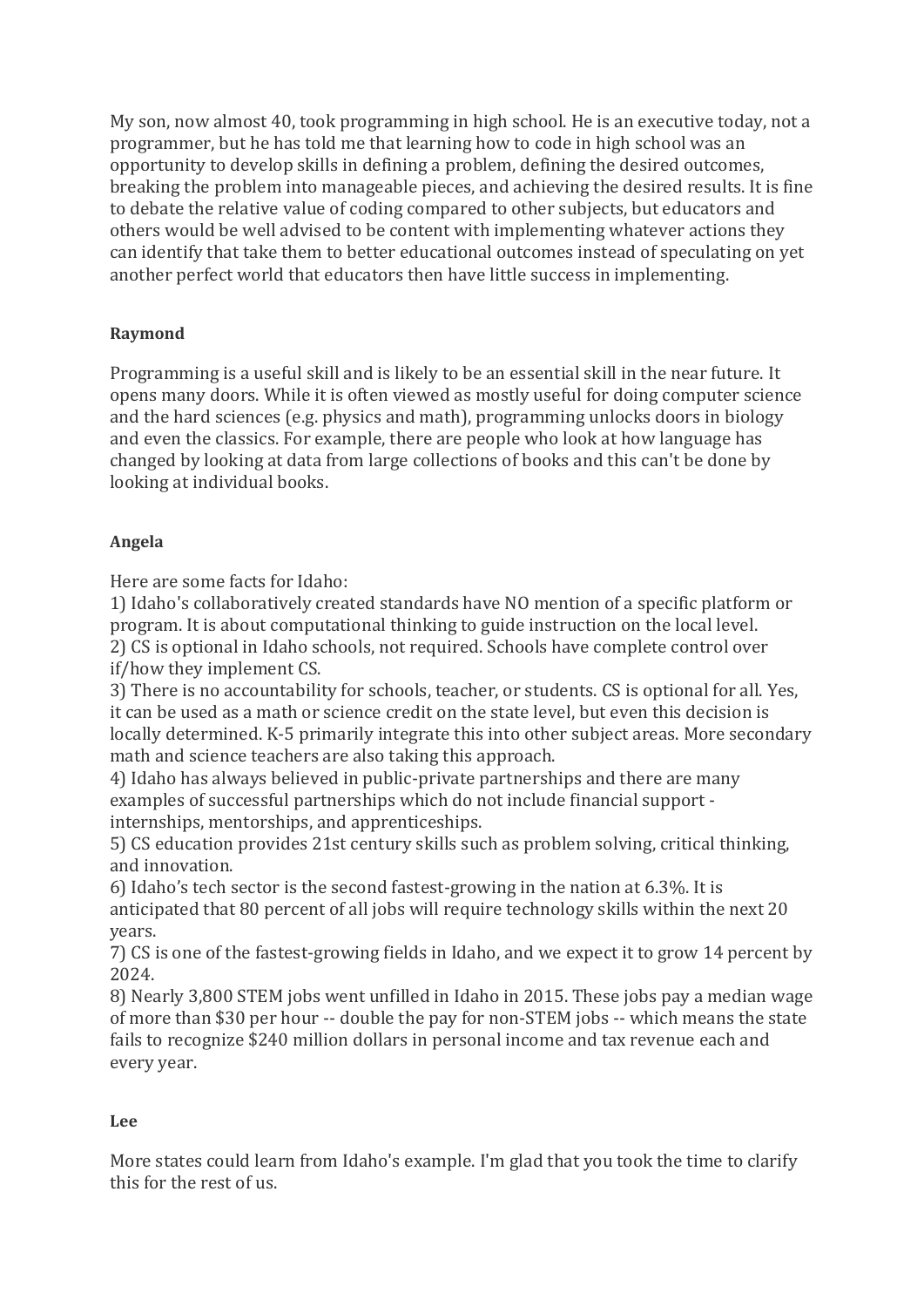#### **Yoda**

Nearly 3,800 STEM jobs went unfilled in Idaho in 2015. These jobs pay a median wage of more than \$30 per hour -- double the pay for non-STEM jobs -- which means the state fails to recognize \$240 million dollars in personal income and tax revenue each and every year.

you do know that about a quarter of all STEM graduates in the US are unable to find work in their fields?

#### **Parent**

We need to think carefully about allowing any industry to have this type of influence on public schools, with little oversight. Furthermore, the tech industry has an additional conflict of interest, on top of public funding of training their future workforce. Requiring learning to code is yet one more reason that every child age K-12 "needs" their own 1:1 device - with public school budgets footing the bill. There are opportunity costs in education. Any dollar spent on learning to code and having a device on which to do it is a dollar not spent on smaller class sizes, supportive adults for struggling students (social workers for example), arts, music or more books that capture children's imaginations. Similarly, the time spent learning to code must come from somewhere - what should be given up? This is another opportunity cost.

I believe learning the principles of coding does have a place in public schools, but it should be age appropriate, and in balance with everything else children need, and not influenced so heavily by the tech industry. Educators should decide what children should be taught.

I also am uncomfortable with the degree that learning to code is heavily gamified especially in the software made available for the early years in our district. There are coding tools for kids that are hands on and require critical thinking skills that are not just increasing focus on and interest in video games, but they are not always what is chosen or pushed.

#### **Old Yeller**

As a retired engineer that teaches java and python to kids, I have a different take on coding.

I agree that knowledge of coding is so important for a continuing education and for future income, that every student should be taught the basics at least.

But in a not-so-distant future where everyone can do simple coding, coders will become the sweatshop workers of the times. Only those who go beyond coding, deep into the mathematics and science of computing will thrive.

**Yoda**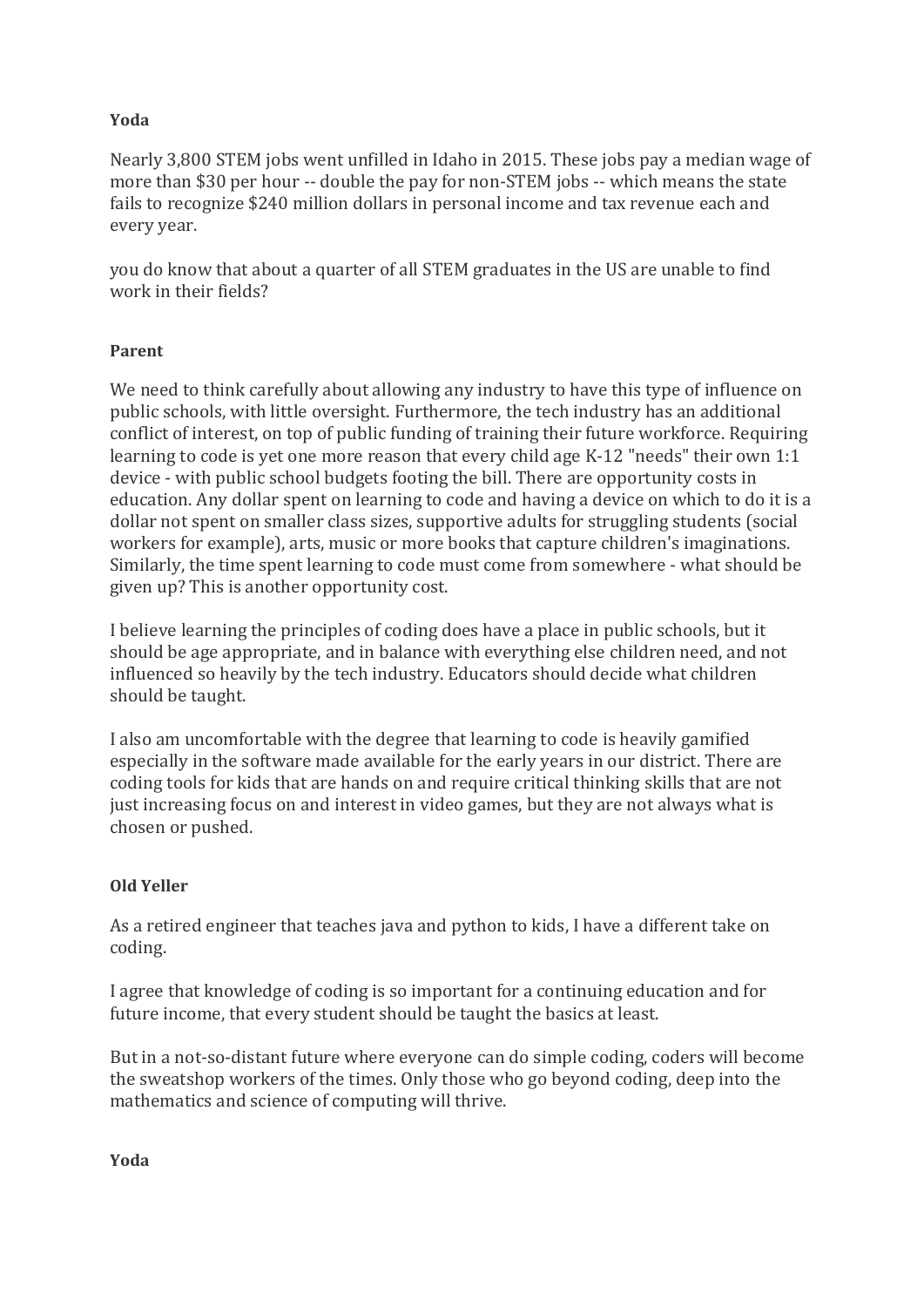Only those who go beyond coding, deep into the mathematics and science of computing will thrive.

that is currently the case. Why do you think the top high tech companies like apple and google only hire computer science majors and programmers from schools like Stanford and CMU?

# **RM**

There is a lot more to "computer science" than writing a program that does what it is intended to do. It is important that students learn something of the mathematical part of computer science to the extent their teachers understand the subject. As to the programs themselves; students must learn to write programs that not only work but are easy to read, understand, and modify should the need arise. Finally, any teacher who can teach these things could probably earn a great deal more as a computer programmer or software engineer herself. That, too, is a potential challenge.

#### **aimlowjoe**

I went to HS in the mid 1980's. Back then we were able to take a BASIC programming course. We used Commodore 64's with cassette tapes to store our programs. We learned that we could make and manipulate programs ourselves. Somewhere in between then and now schools decided to stop teaching programming and start using the computers to write papers and research articles. They give out Chromebooks to every kid in my school district. They use them to write and research. The kids are missing out on all the fun and 99% of the under the hood power of computing. I hope this trend catches on. I have spent my career in IT because of one course I took in 1984.

#### **Dan Lufkin**

Compare the fractured US education "system" with models in other countries where the necessity of leaning programming was recognized a generation ago. In the UK, for instance, every seventh-grader is given, free of charge, a tiny but fully operational computer and a year of practical coding instruction. Google ¨Raspberry Pi" and "BBC Micro:bit" to see what's involved. Better yet, buy one (<\$35) and follow one of the online courses. You don't need to be a mathematical genius to have a lot of fun learning how to think like a programmer. Keep in mind that British teens are not noted for their sophisticated sense of humor, so some of the programs they post on the blogs may be jarring. Be assured that there's plenty of genuinely interesting work there, too.

#### **hen3ry**

While we're at it why not teach students how to read and write grammatically correct sentences? I wince when I read some of the comments on this paper and on Facebook. People seem to have lost the ability to write sentences that are clear, use apostrophes correctly, and use a dictionary.

One question here: what gives CEOs the right to walk into any school and dictate the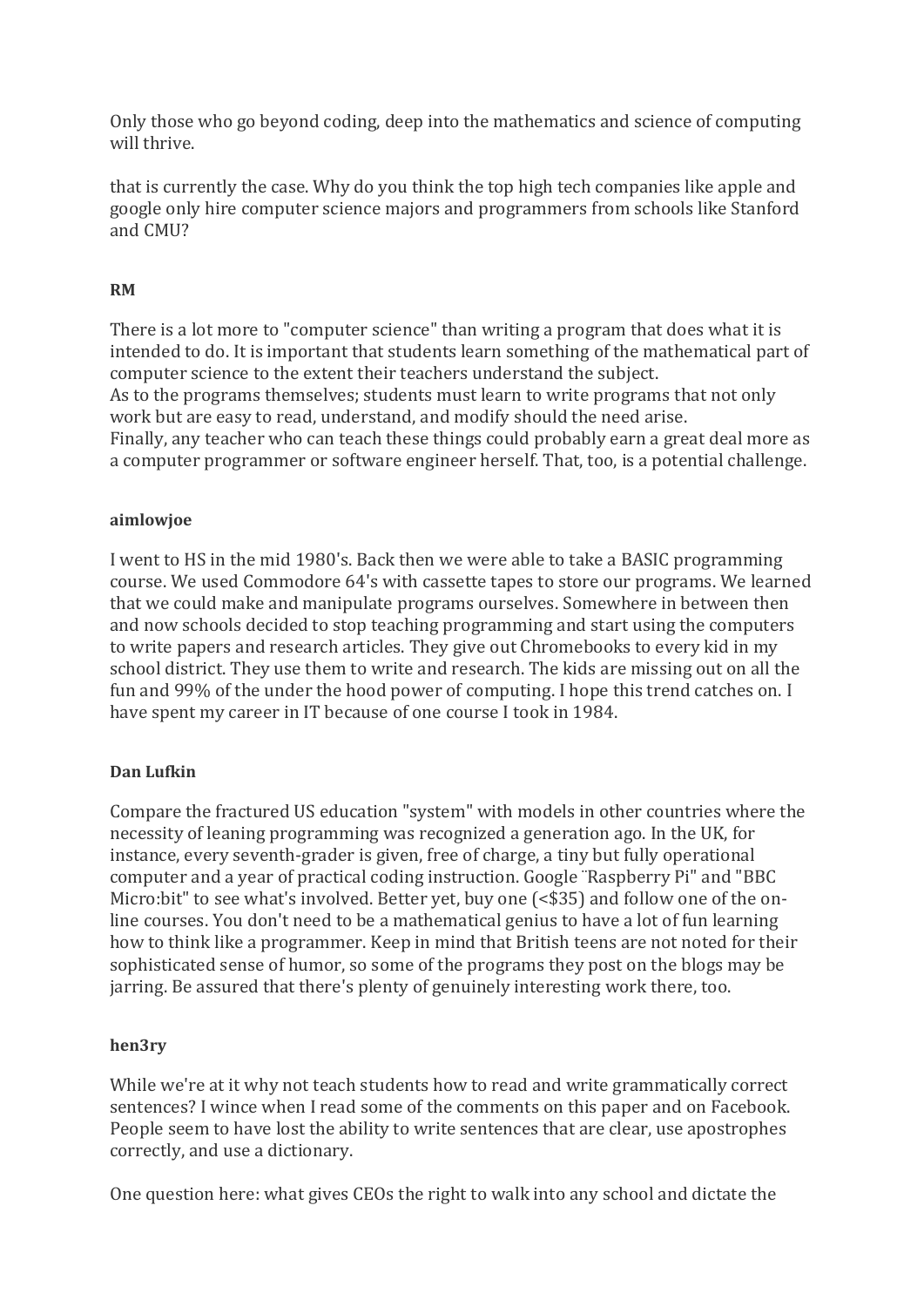curriculum, especially when some of these CEOs head up companies that don't like to pay taxes? If they want a well educated workforce I suggest that they have their companies pay taxes rather than walking into a school and pushing a particular curriculum on the students.

# **Yoda**

While we're at it why not teach students how to read and write grammatically correct sentences?

maybe some geography classes too. more than half of all Americans cannot find Iraq on a map. A sizeable number need remedial classes in math and English upon entering college. A large percentage of students do not even know when the first and second world wars or the Napoleonic wars occurred. We have a lot to work on.

#### **Alan Foo**

As a teacher, I already resent the implications that my practice (instruction and pedagogy) is mandated and dictated by people who have never been in a classroom (i.e. legislators) or have no background in education (i.e. Gates, Walton, Broad, etc.) Now, private industries are injecting themselves into education, tilting content in a direction that's favorable towards their interests. If we are indeed tilting education towards a more "producing worker"-centric model rather than a more "producing citizen"-centric vision, then why should the tech industry have a foothold? Why isn't the retail or agricultural or pharmaceutical industry get in on the action? Am I training future workers for private industries? If so, won't I be narrowing my students' options by focusing on the needs of a SPECIFIC industry?

Perhaps the bigger questions should be: What is the role of universal public education? Does public education still have a role in our society? How should the private sector COLLABORATE (not DOMINATE) with public education?

#### **Hadi Partovi**

Alan, i agree, and i believe what's actually happening in schools is exactly what you recommend. There's not a single school where [Code.org](http://code.org/) has forced curriculum on the classroom. In fact, our success is only due to the 600,000 teachers like yourself who love our curriculum (which was created by K-12 public school teachers like yourself). Teachers are the unsung heroes of this movement. [Code.org](http://code.org/) is powered by teachers. And Silicon Valley is supporting, not leading, their work. I agree with your sentiment, and i believe if you ask any [Code.org](http://code.org/) teacher (or read their comments in this article) you'd see that our work is not only aligned with the interests of teachers and students, its literally driven by teachers first.

#### **Katy**

Technology is the way of the future, there's no putting that genie back in the bottle. Each generation of employee needs to be more advanced than the previous one in technology,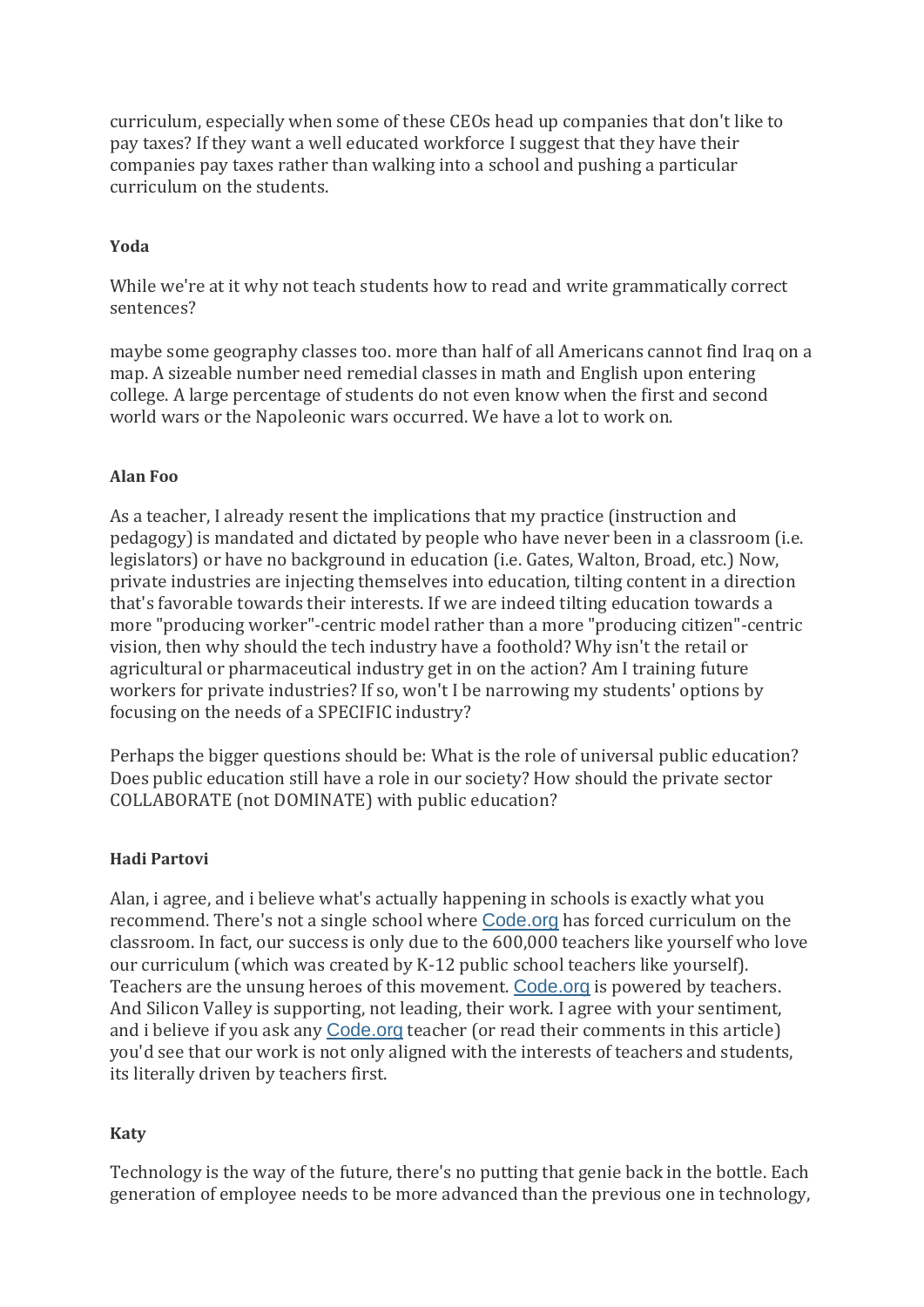without that knowledge they're going to be hamstrung and behind the curve.

Side note: There's no reason that technology classes can't be linked with the Arts, especially music!

# **Todd Goglia**

Your side note is important. Offering programming courses is mostly going to attract kids who're already interested in computers. Digital arts classes- both music and visualcan provide an understanding of how computers work while piquing the interest of students who might not otherwise consider computer programming.

# **Yoda**

Katy, many programming languages become obsolete pretty quick. Perhaps emphasis should be on skills that help build future skills or skills that serve as a basis of technology (i.e., mathematics, logic, etc.). These should be emphasized more than coding.

# **NJG**

I first learned how to program in FORTRAN when I was in graduate school in Biophysics. However, both my children were introduced to computers when they were very young. The principal of their elementary school introduced computers in their classes and the children were all taught a beginning programming language called logo. When I started working in a laboratory that did not have access to computers I convinced the director of the lab to buy an Apple II to analyze our data. I eventually bought one for my home use and my kids started to program in BASIC. They loved the computer, both for playing games and designing their own games. Using the computer also improved their writing and computational skills. Both of them now work in very high tech, well paid jobs. I am strongly in favor of teaching computer skills to children in school and I fail to see any downside at all. Teaching children computer skills is not the same as teaching them to use computers to play video games.

# **NJB**

This trend can only be a good thing. Scores of thousands of programming and other tech jobs go unfilled by Americans every year because we fail to produce enough computer and software engineers. Meanwhile, in the recent world championship of programming, Russian and Chinese university teams left American teams (including from the likes of MIT) in the dust. Why? Because in these countries programming instruction for students starts much earlier in high school and continues throughout their education.

No wonder Russian (and Chinese no doubt) hackers can wreak havoc with our data systems so easily. Cyber security alone produces and will produce thousands of new jobs. We need to fill them with Americans and we need to start that process as early as practicable in our education system.